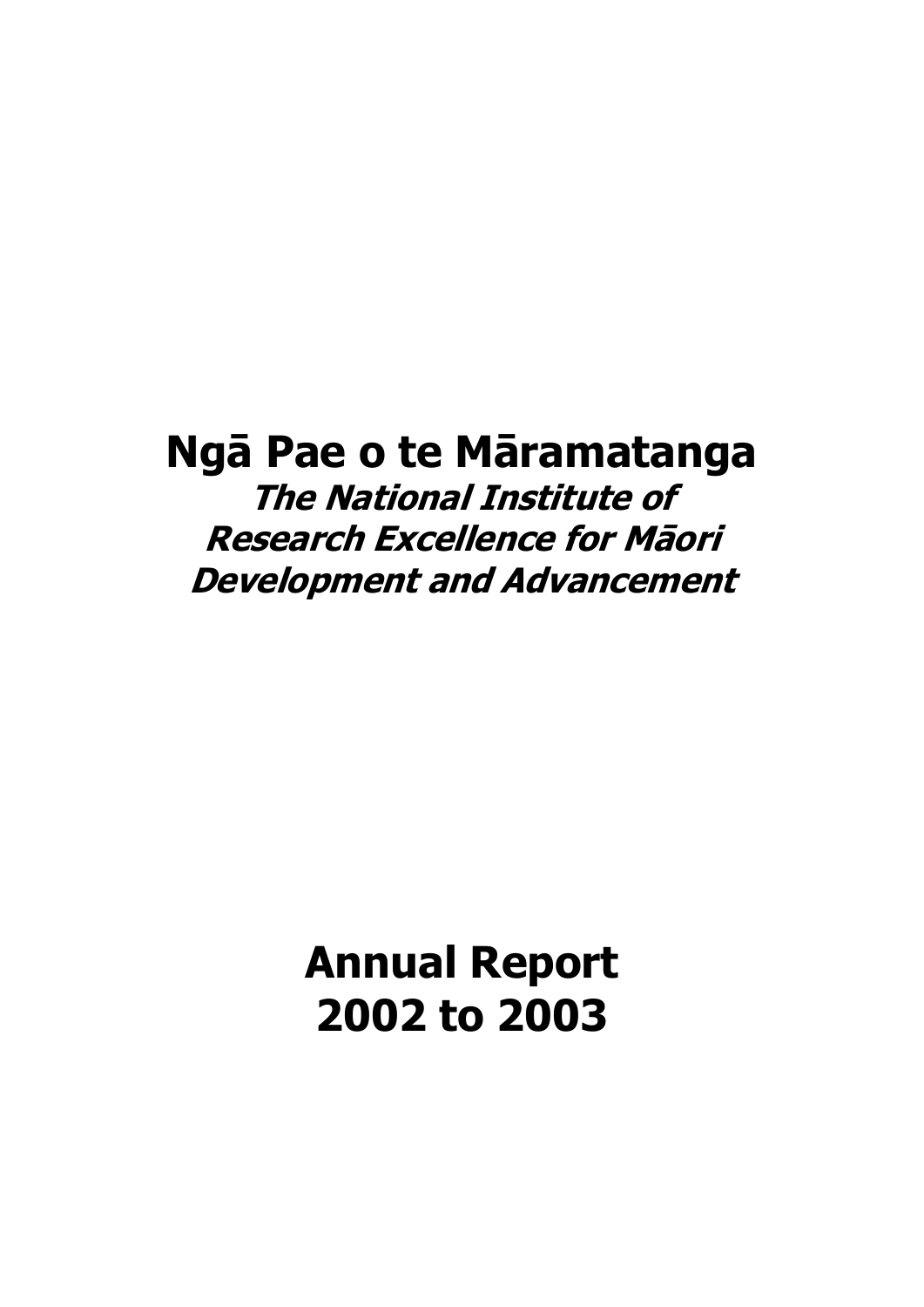I piki akea Tane-nui-a-Rangi i te aratiatia ki te toi o Ngä rangi. Nāna i tiki i ngā kete o te mātauranga me ngā whatukura kohatu o te kaupapa ako.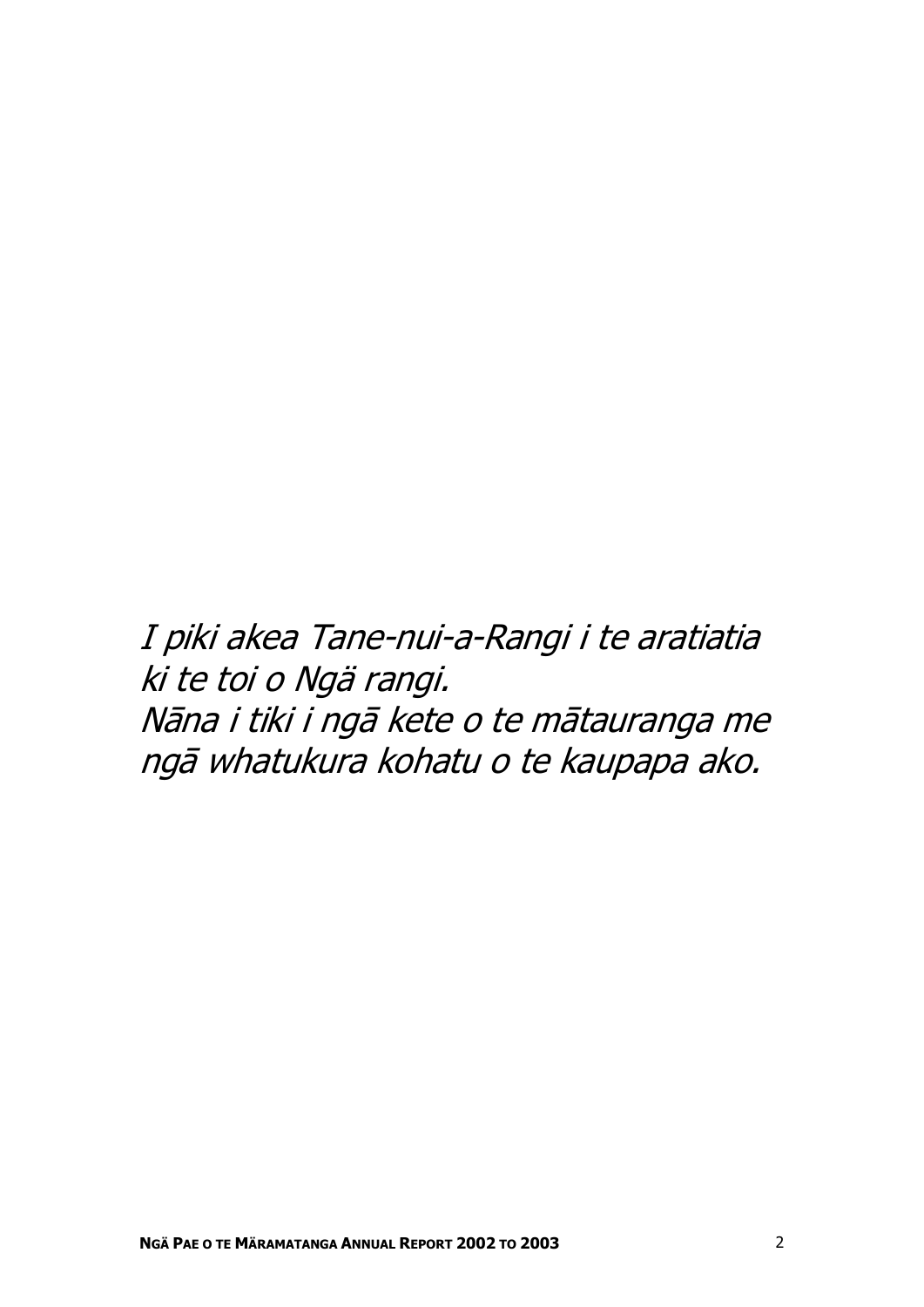# **CONTENTS**

| 1.0   | Brief Description of Nga Pae o te Maramatanga       | 4  |
|-------|-----------------------------------------------------|----|
| 2.0   | Governance                                          | 7  |
| 2.1   | The Present Model                                   | 8  |
| 3.0   | Board Members and Joint Director                    | 9  |
| 4.0   | Chairman's Report                                   | 12 |
| 5.0   | Joint Directors' Report                             | 14 |
| 5.1   | <b>Demonstration Projects</b>                       | 16 |
| 5.2   | Capability Building                                 | 17 |
| 5.2.1 | <b>Researcher Workshops</b>                         | 17 |
| 5.2.2 | Māori and Indigenous (MAI) Doctoral Programme       | 20 |
| 6.0   | Knowledge Transfer - Publications and Presentations | 21 |
| 7.0   | International Linkages                              | 25 |
| 8.0   | Financial Report to 30 June, 2003                   | 26 |
| 9.0   | Directory                                           | 28 |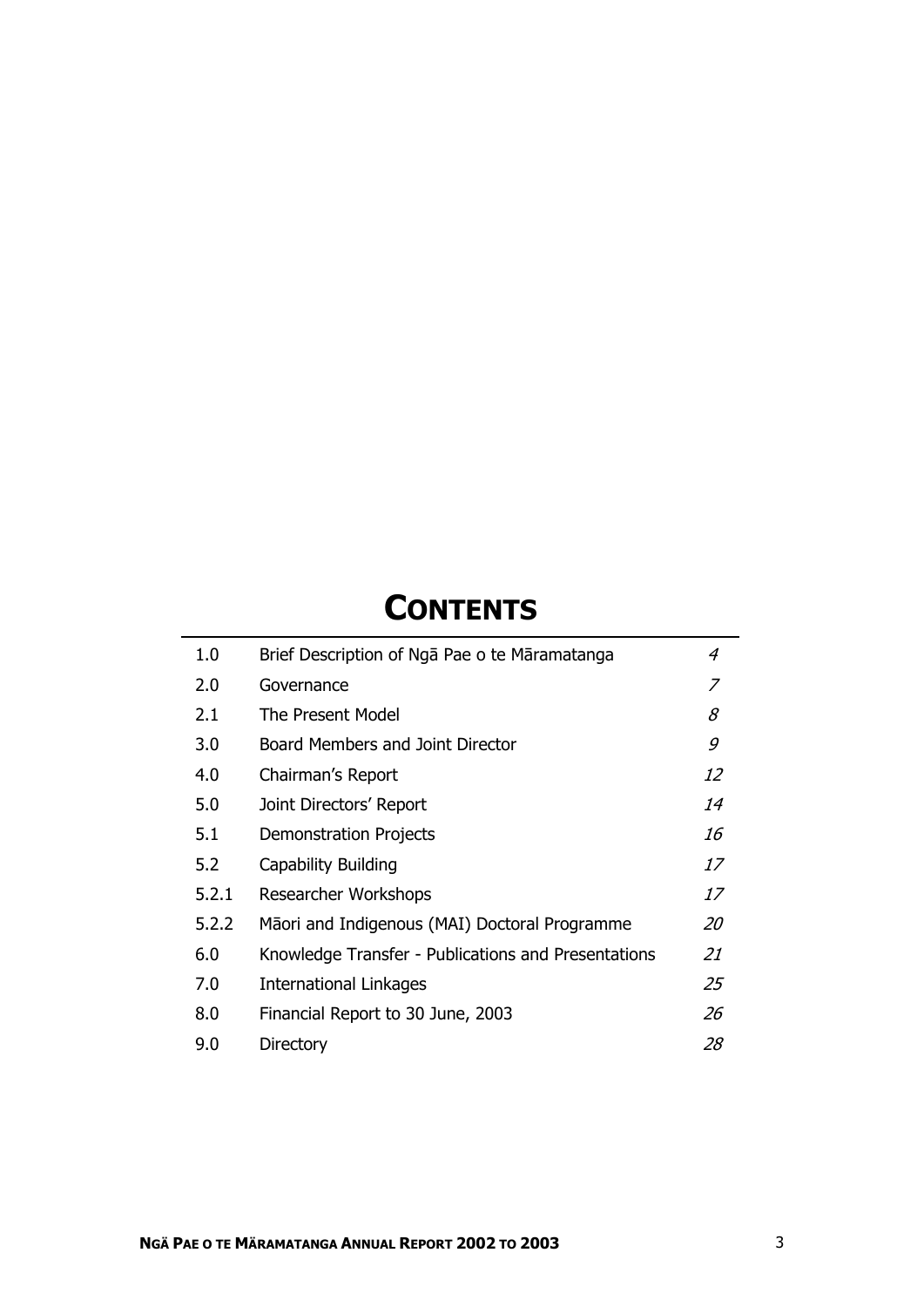## **1.0 BRIEF DESCRIPTION OF NGĀ PAE O TE MĀRAMATANGA**

Ngā Pae o te Māramatanga was selected as a Centre of Research Excellence in 2002. Our vision is the transformation of New Zealand society to achieve full participation by Māori in all aspects of society and the economy. The mission of the Institute is to provide excellent research, training and knowledge transfer to support achievement of the vision. The strategic focus for the Institute is on research programmes built around the following inter-related themes:

- Healthy communities in sustainable environments;
- Social and educational transformation; and
- New frontiers of knowledge.

These themes are underpinned by sub-themes that draw on different disciplinary approaches to research.

Our critical success factors will be:

- 1. to ensure critical engagement of expert Māori and their communities in the formulation, conduct and communication of the research; and
- 2. to create a synergy of excellence across disciplines that abolishes the isolation experienced by many Māori scholars under current institutional arrangements.

The vision and context of the Institute as expressed in Figure 1, reflects our intent to "ground" research in the Māori perspective, to define research problems explicitly from the Māori experience of them, and to focus members of research teams on applying their discipline-based methodologies to the resolution of those problems. Māori language, knowledge and culture together with the contribution of expert Māori and their communities in the formulation of research projects, underpin all aspects of the research.

The research, training, and knowledge transfer programmes provided by the Institute aim to build Māori knowledge, to make new contributions to knowledge, to increase innovation and uptake, and to build capability and leadership that will contribute to the mission. In Figure 1, the increasing size of the arrows from the outputs of the Institute reflects orthodox expectation of increasing return on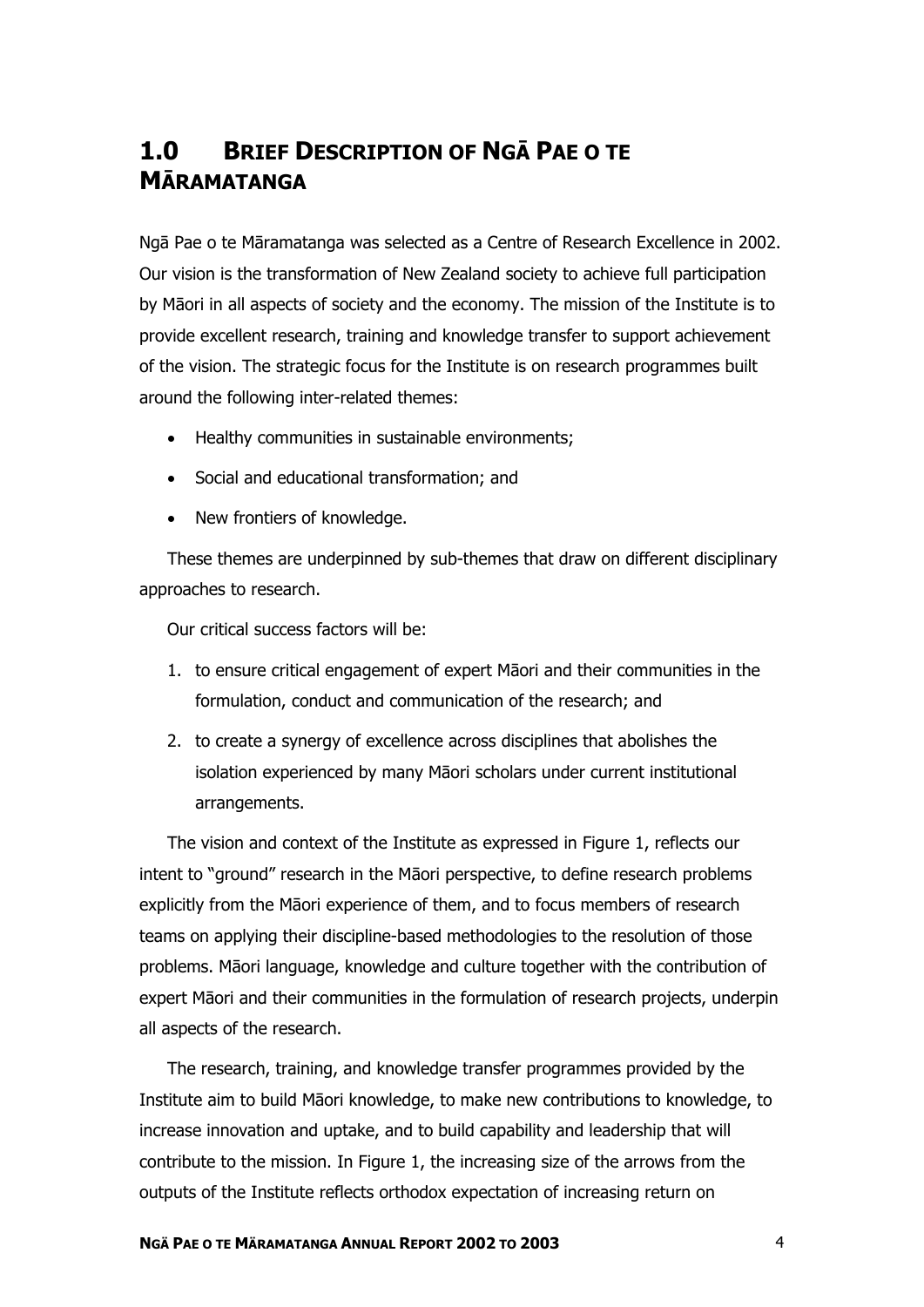investment as research results are taken up by society once the critical engagement of the Māori community in the activity of the Institute has been achieved.

The Institute is committed to carrying out research that will build Māori research capacity and contribute significant solutions for Māori development. The challenges currently faced by Māori society in our areas of strategic focus are multi-dimensional and there is a critical need for multi-disciplinary, multi-institutional teams of Māori researchers to collaborate on research problems whose solution will contribute greatly to Māori development and advancement.



Figure 1: Context for the operation of the Institute

The Institute seeks to create a different kind of network and community of scholars. The conceptual structure in Figure 2 (expanded from Figure 1) illustrates the critical mass of excellent Māori researchers from across a very wide range of disciplines that are to be brought together to seek integrated solutions to research problems under the research themes established for the Institute.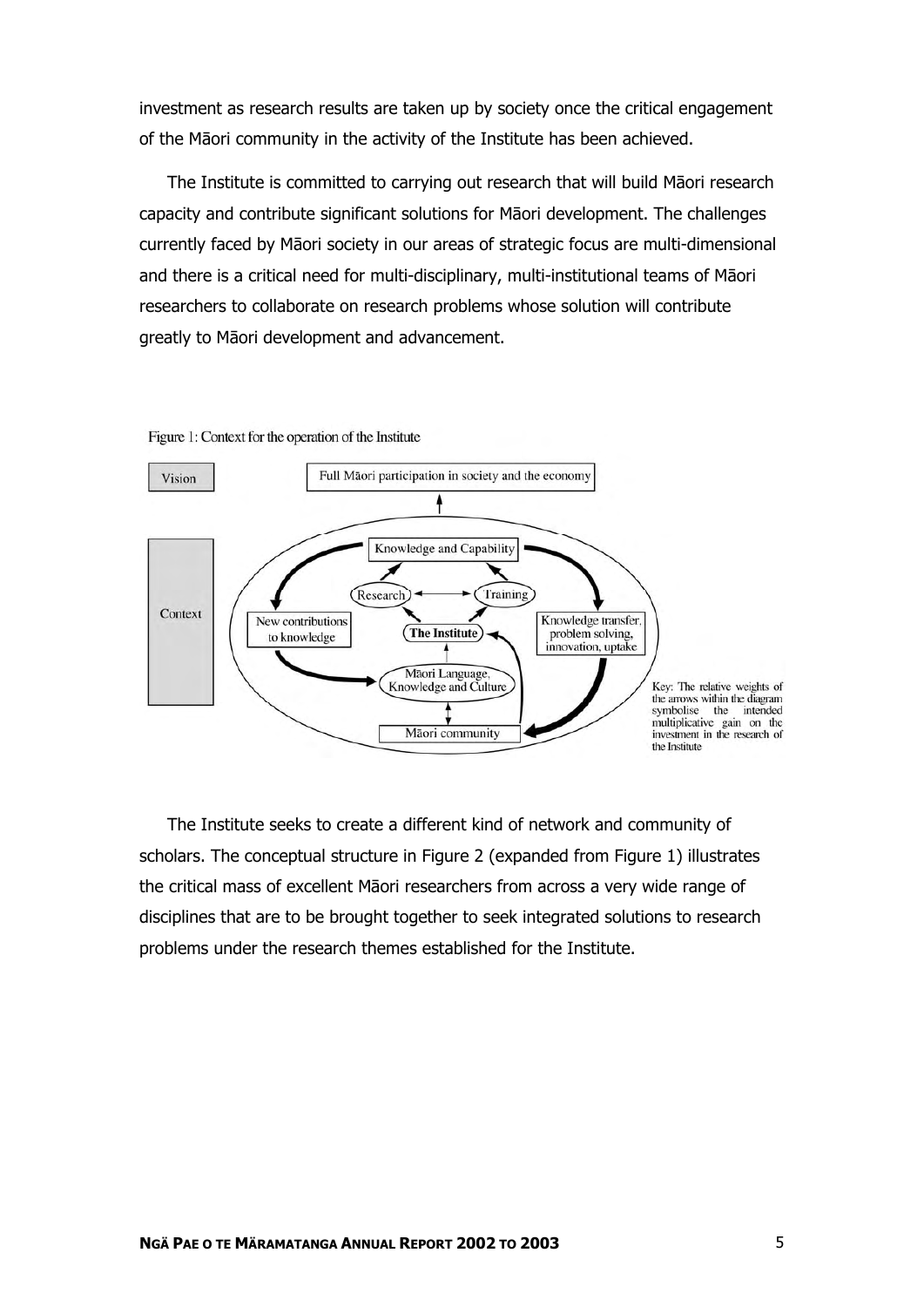

## Figure 2: Conceptual structure of the Institute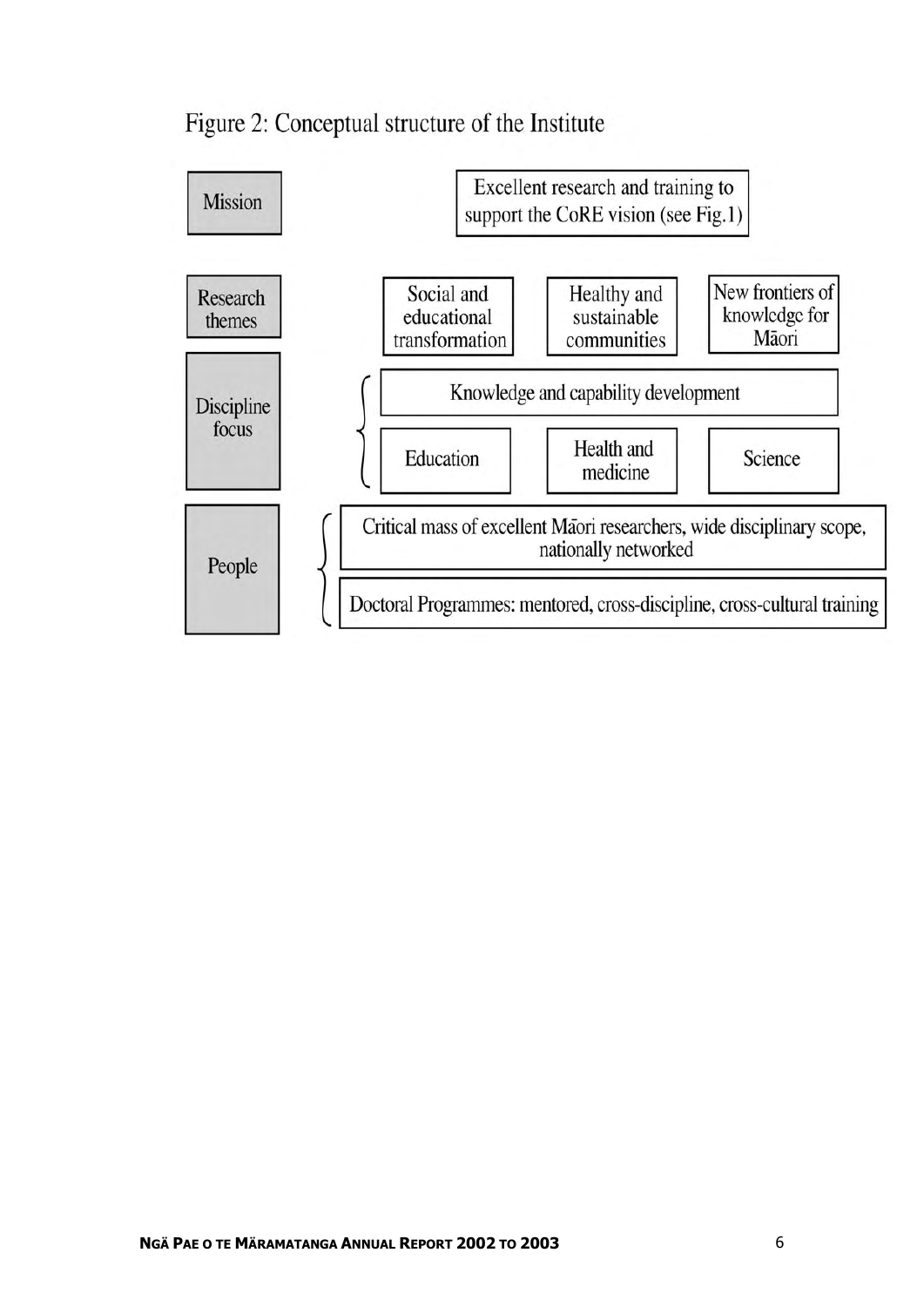## **2.0 GOVERNANCE**

The present model for the administrative structure of Ngā Pae o te Maramatanga, the National Institute of Research Excellence for Māori Development and Advancement, is designed in accordance with its Constitution.

The Centre is established as an Institute of the University of Auckland operating on its campuses, and its members comprise the University (acting through Te Wananga o Waipapa as host) and the following participating research entities:

- 1. Universities
- The University of Waikato acting through its Mäori Education Research Institute
- Victoria University acting through He Parekereke: Institute for Research and Development in Education, and the Māori Business Unit, School of Business and Public Management
- The University of Otago acting through the Eru Pomare Māori Health Research Centre
- 2. Wānanga
- Te Whare Wānanga o Awanuiärangi
- Te Wānanga o Aotearoa
- 3. Crown Research Institute
- Manaaki Whenua Landcare Research
- 4. Other organisations
- The Auckland War Memorial Museum

These members of the Institute represent its core research capability, and are fundamental to achieving the Institute's vision of the transformation of Māori society to full participation in all aspects of society and the economy.

The provisions for governance of the Institute are consistent with those of the host University. These policies guide the formation of the administrative structure as a framework for appropriate operation so that the obligations to the Royal Society of New Zealand are successfully met.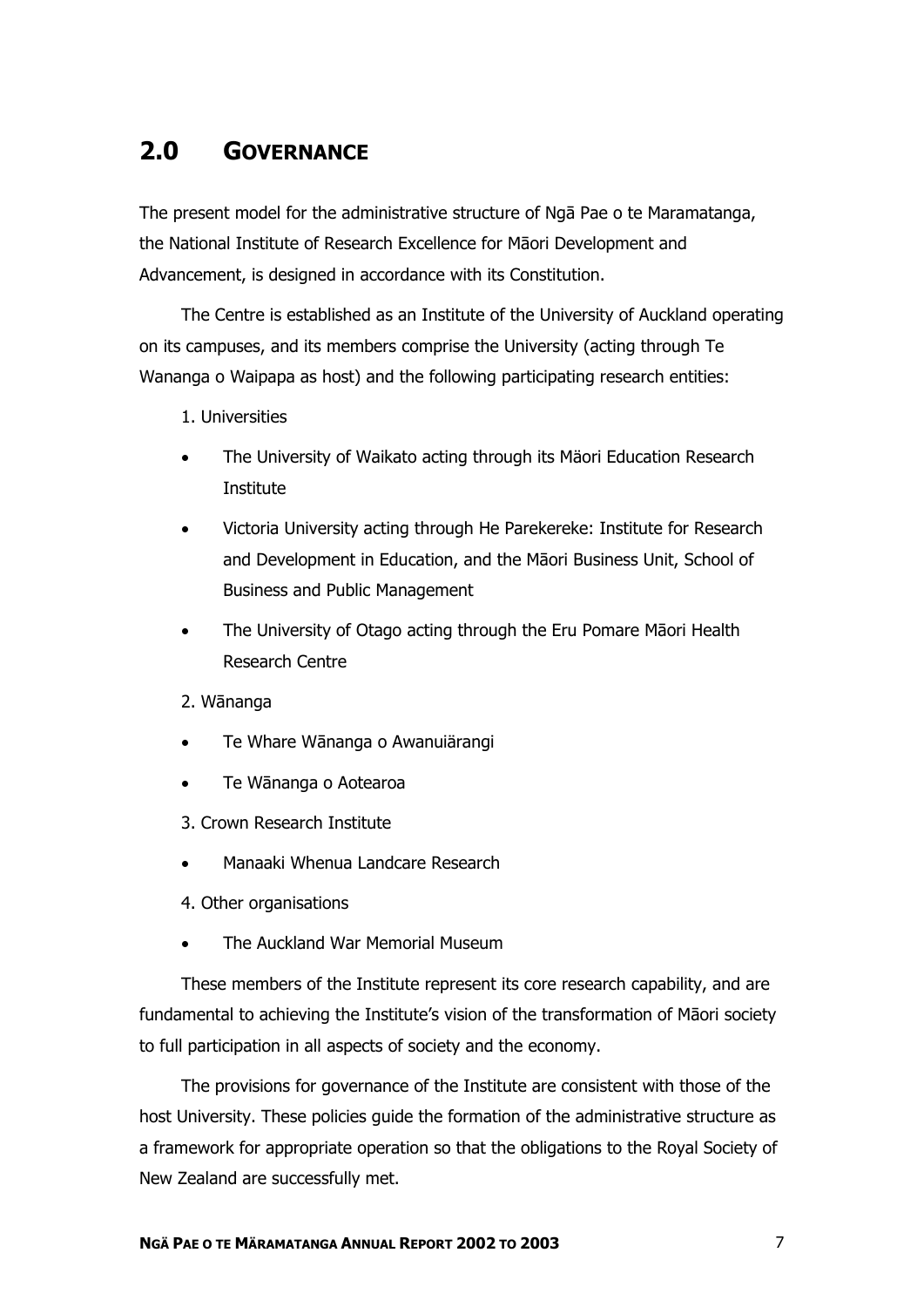### **2.1 The Present Model**

The structure summarises the essential links which incorporate lines of reporting, communication and information flow thus:



As noted in the Constitution (Clause 4.3), the role of the Governing Board is to guide and monitor the activities of the Centre in accordance with both the guidelines of CoREs published by the Society and in accordance with the University of Auckland Policy governing the operation of University Institutes.

In turn, the Governing Board receives direct reports from the Joint Directors who are responsible for the overall functioning of the Institute. The Directors receive reports, advice and recommendations from the Executive Committee, the Research Committee and from the Secretariat. It is emphasized that while the administrative structure is necessarily hierarchical (to recognise and provide for different levels of responsibility), the philosophy embraces a collective responsibility to strive to achieve the Institute's wider vision.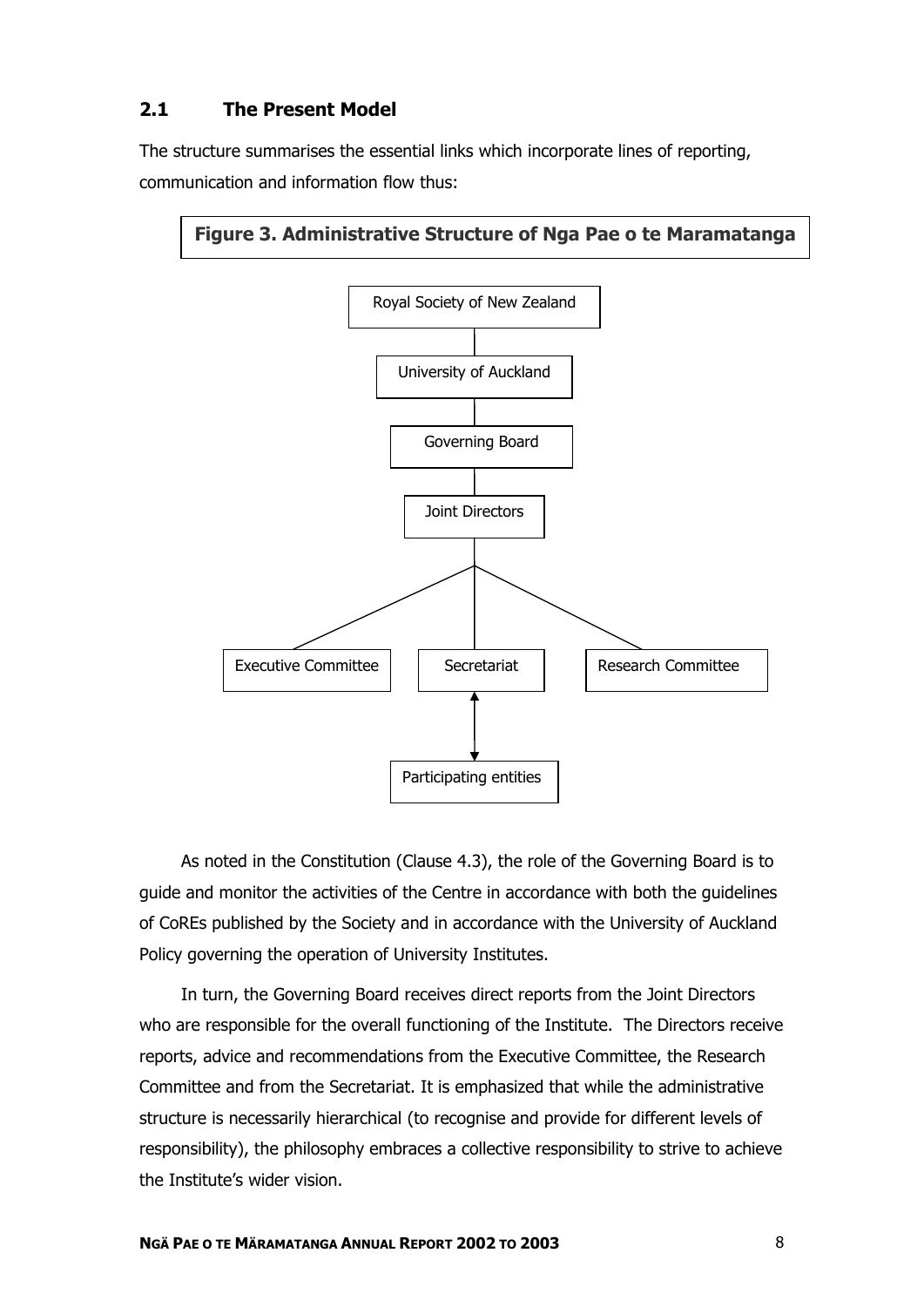## **3.0 BOARD MEMBER AND JOINT DIRECTOR PROFILES**

### **Joint Directors**

#### **Professor Linda Smith (Ngäti Awa, Ngäti Porou)**

Professor Linda Tuhiwai Smith is from Ngāti Awa and Ngāti Porou. Linda is a Professor of Education and formerly the Director of IRI, the International Research Institute for Māori and Indigenous Education. Her research interests are in the broad field of Māori education, research methodologies and youth research.

#### **Associate Professor Michael Walker (Whakatohea)**

In his role as Joint Director of Ngā Pae o te Māramatanga, Michael Walker brings together his extensive experience in teaching, research and service provision. These are areas in which he has worked to increase participation by Mäori (and Pacific Island) people in all aspects of science. In teaching, this work has included initiatives to:

- improve recruitment and retention of Mäori and Pacific Island students entering the sciences at university; together with
- advocacy to science and science education for Mäori and Pacific Island people and for science and science education to Mäori and Pacific Island people.

In research, Ngā Pae o te Māramatanga provides the opportunity to seek greater understanding of the contributions of the Mäori and western intellectual traditions to the nation today. Michael has served on the Boards of two Crown Research Institutes, the Science and Innovation Advisory Council and is currently a co-opted member of the Society Council of the Royal Society of New Zealand.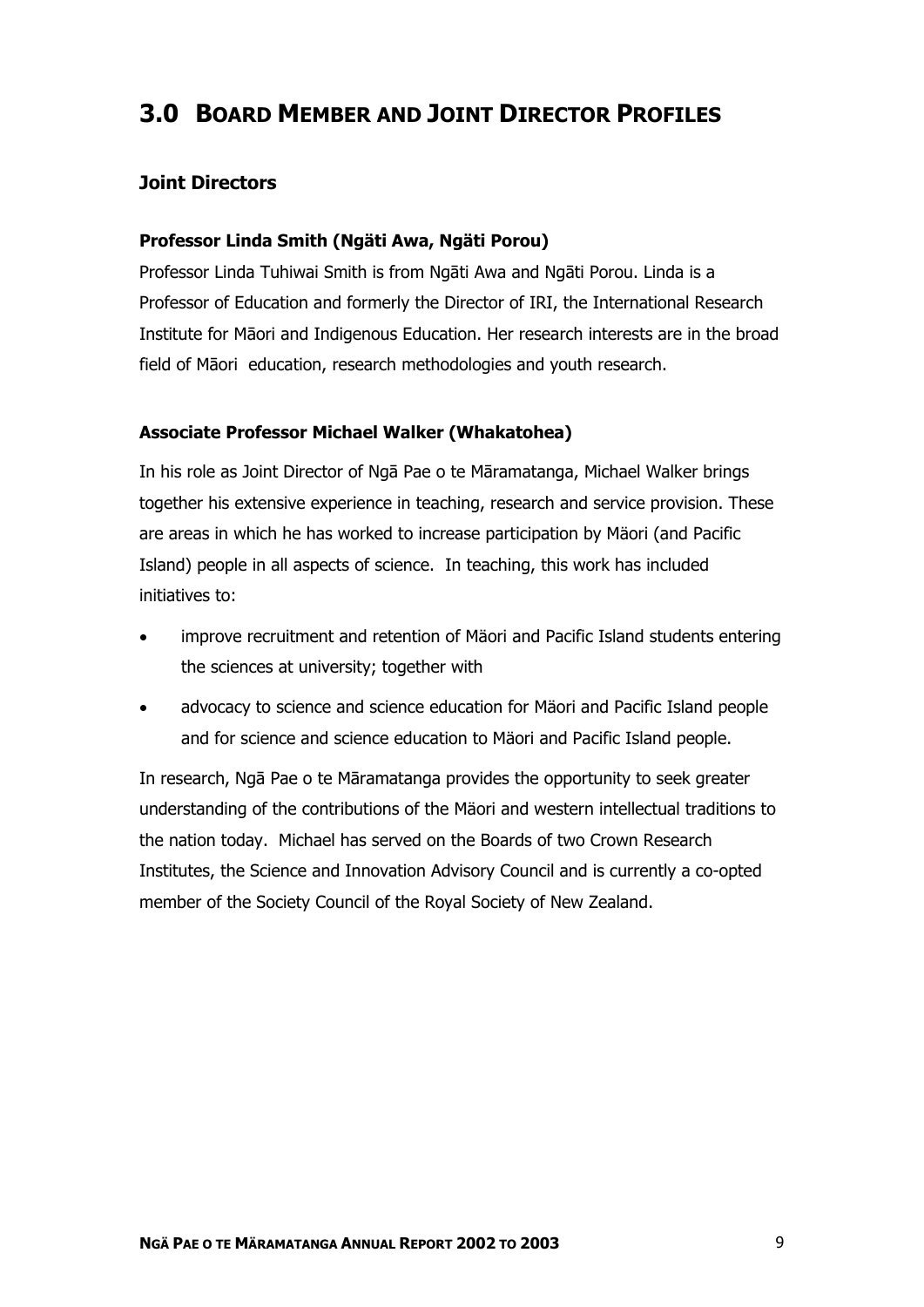#### **Board**

## **Professor Michael Brown (Ngāti Kahu, Te Rarawa, Te Aupouri, Ngä Puhi) Pro Vice Chancellor (Mäori), University of Auckland**

Professor Michael Brown has had a distinguished career in the field of law and has a special interest in the development and welfare of children. He has contributed to a wide range of Mäori community groups and is currently Pro-Vice Chancellor (Mäori) at the University of Auckland where he is Special Advisor to the Vice-Chancellor. He is also an Adjunct Professor at the University of Waikato and the Director of Te Matahauariki Research Institute.

#### **Professor Tom Barnes**

#### **Deputy Vice Chancellor (Research), University of Auckland**

Professor Tom Barnes represents the Vice-Chancellor of the University of Auckland.

## **Professor Mason Durie (Ngāti Rangitane, Ngāti Kauwhata, Ngāti Raukawa) School of Mäori Studies, Massey University**

 Professor Mason Durie is the Director of Te Pumanawa Haoura and Associate Vice Chancellor (Mäori), Massey University He is a leading scholar in Mäori research and development and has a long and distinguished career in Mäori health.

## **Dr. Farah Palmer (Ngāti Mahuta, Ngāti Waiora) School of Mäori Studies, Massey University**

Dr Farah Palmer is an emerging Mäori scholar in sports administration and management. She is also Captain of the Silver Ferns**.**

### **Ms Brenda Tahi (Te Whänau a Ruataupare, Ngäti Porou) Consultant**

Ms Brenda Tahi has extensive public policy experience and serves on a number of boards including those of the Accident Compensation Corporation and the Institute of Geological and Nuclear Sciences**.**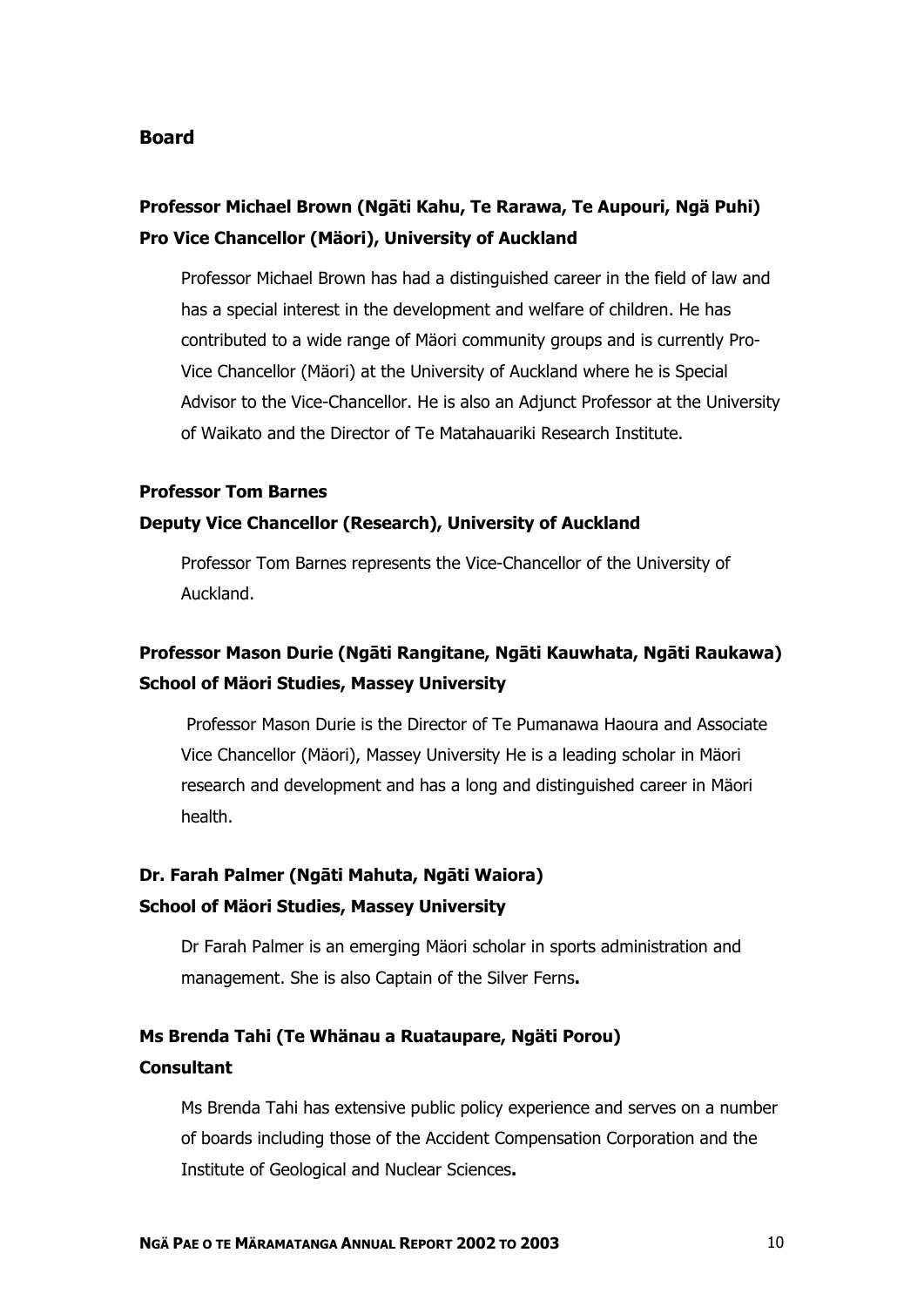## **Mr Mike Stevens (Ngāti Raukawa, Ngāti Kauwhata) Moana Pacific Fisheries Ltd, Auckland**

Mr Mike Stevens is the Iwi Liaison Manager for Moana Fisheries and has had a long involvement with the Foundation for Research, Science and Technology and has worked for many years in the area of Mäori development.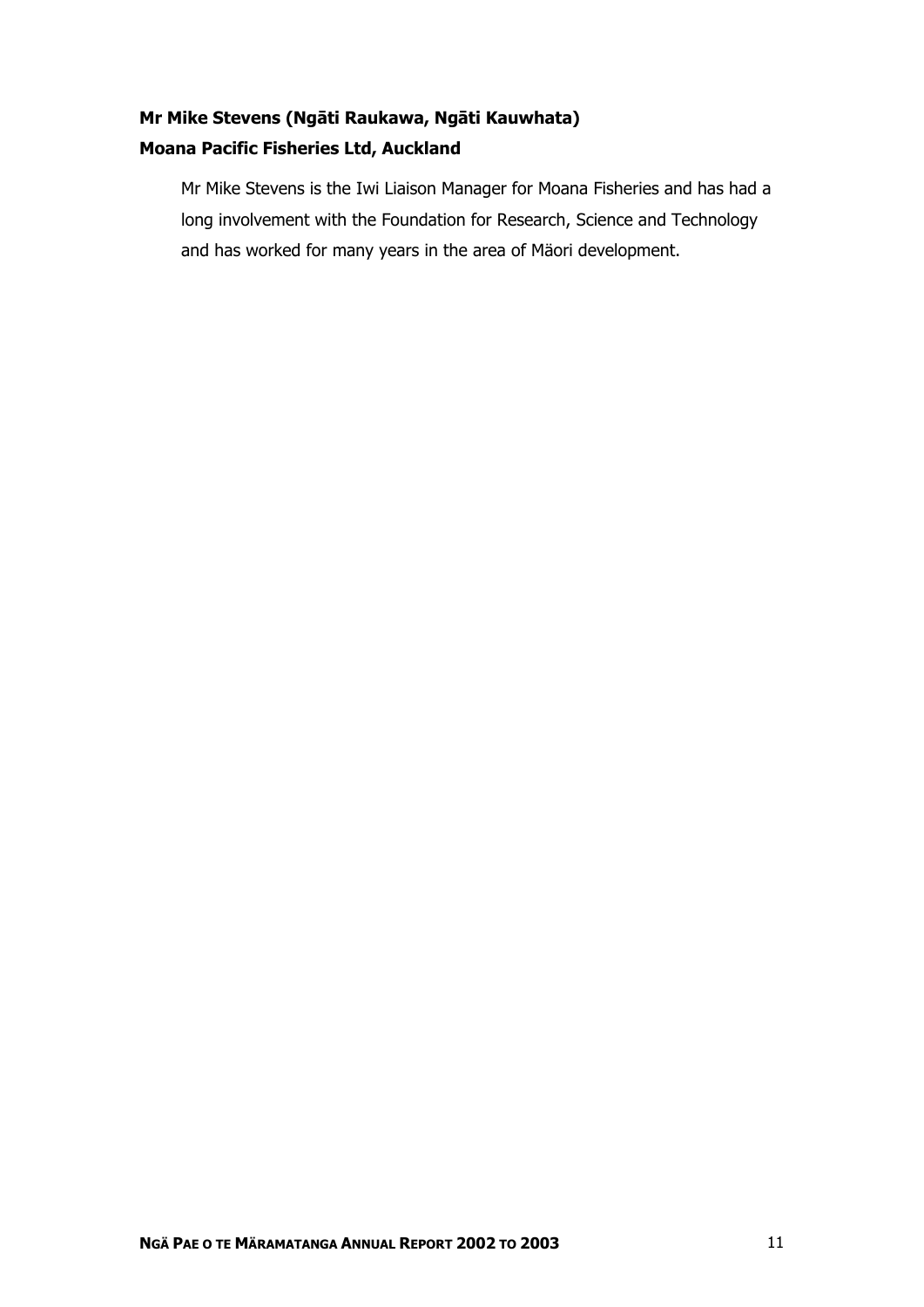## **4.0 CHAIRMAN'S REPORT**



L to R: Professor Tom Barnes, Professor Linda Smith, Ms Brenda Tahi, Professor Michael Brown

This is the first annual report of Ngä Pae o te Märamatanga and as such, describes the establishment of a new and innovative Māori research centre within the University of Auckland. In these early stages, the focus of the Centre has been on developing strong links to education, health, science and the development of integrated solutions to accelerated social transformation that will bring long-term benefits to Māori.

The main themes of the report are that Māori both influence and are influenced by social transformation in quite complex ways and that the opportunities, attitudes, skills and knowledge of Māori will be key determinants of our development path and future advancement. The issues raised in the report include the changing nature of both Māori and national research capability, achieving buy in from other entities, seeking representation across the nation, establishing demonstration projects and building capacity to produce knowledge by Māori.

The work of a centre such as Ngä Pae o te Märamatanga depends on diverse skills as well as the provision of appropriate support in its many forms. Bringing these strands together has presented both the Board and Joint Directors with considerable challenges but now, at the end of our first year of operation, the Centre is poised to capitalise on the foundation work that has been carried out to date. **NGÄ PAE O TE MÄRAMATANGA ANNUAL REPORT 2002 TO 2003** 12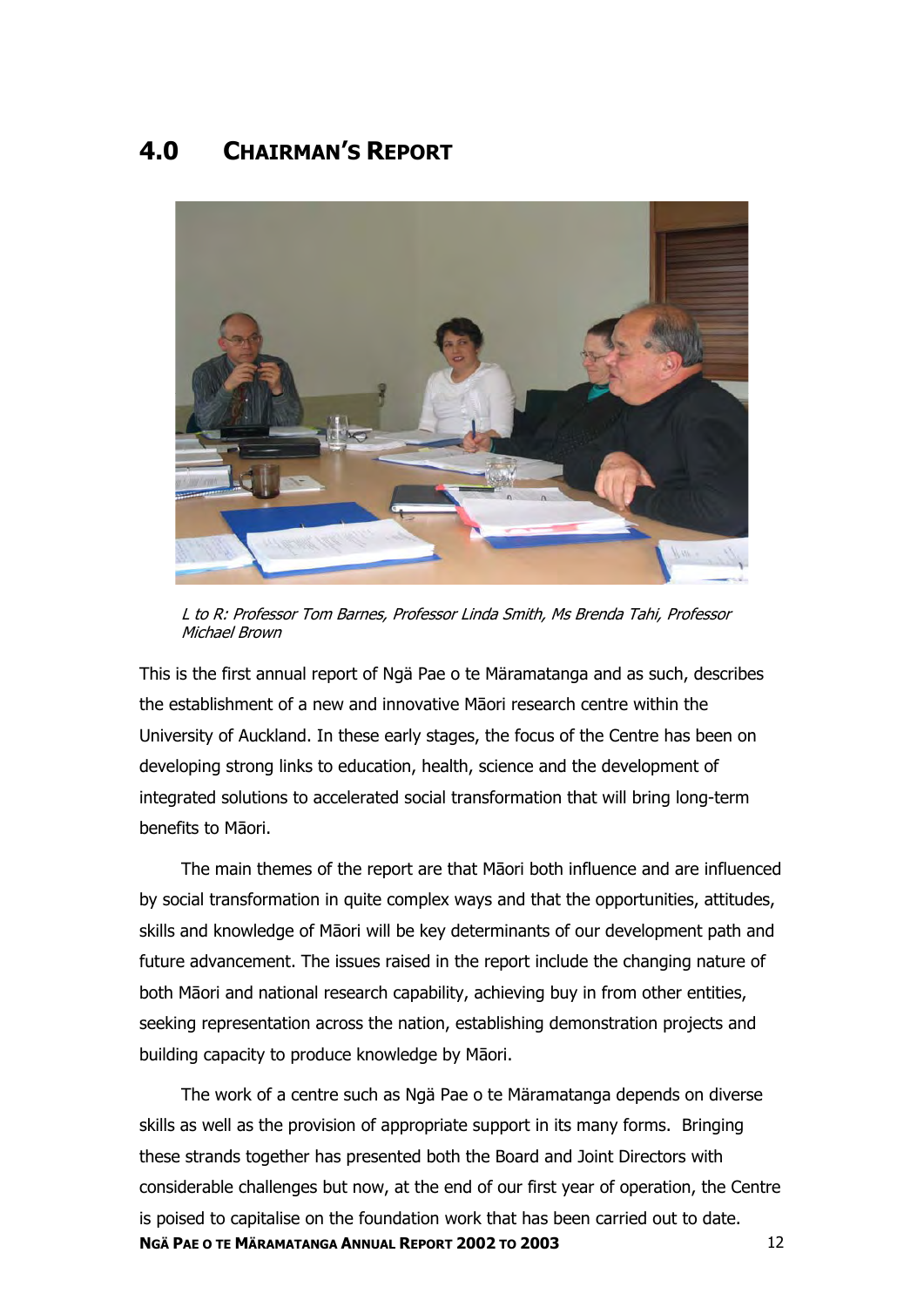In order to build on this ground work, Ngä Pae o te Märamatanga recognises that it has an important leadership role to play in co-ordinating and building knowledge which in turn will contribute significantly to the transfer of knowledge to the Mäori community in particular and the wider New Zealand community in general. By taking a broad and long-term view, Ngä Pae o te Märamatanga can develop a national and international profile, strengthen networks, increase the capacity of Māori research entities and the uptake of knowledge by Māori communities. In order to achieve these goals, the work of the Centre is underpinned by the pursuit of research excellence while enabling Mäori scholars from various institutions and disciplines to benefit from collaborative efforts.

This report draws upon information from the administrative structure and function of Ngä Pae o te Märamatanga in order to raise issues for the Royal Society of New Zealand and to contribute to the dialogue about the social development and advancement of Māori within the economy.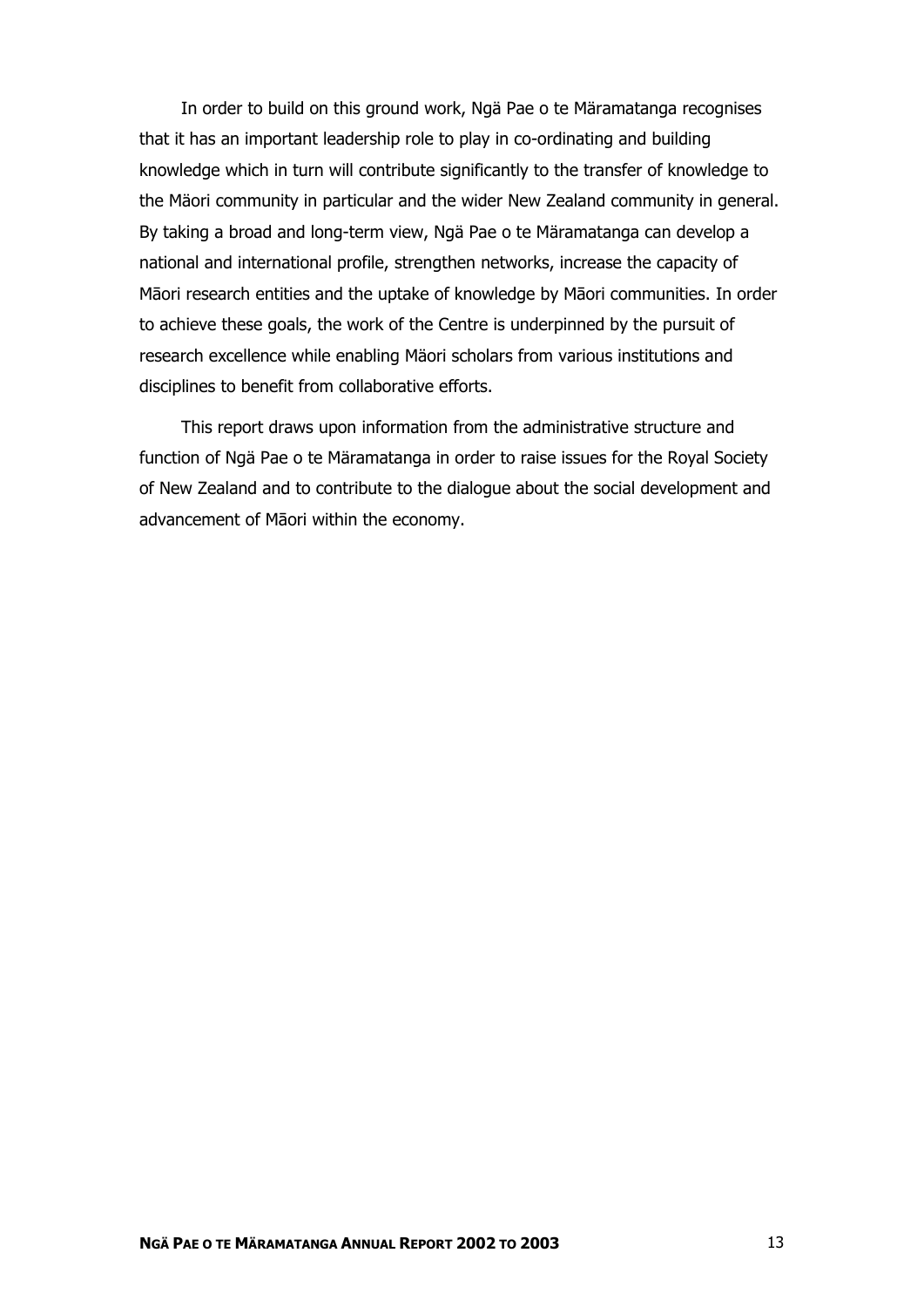## **5.0 JOINT-DIRECTORS' REPORT**



L to R: Professor Linda Smith, Associate Professor Michael Walker

The key innovation to come from the establishment of Ngā Pae o te Māramatanga is the creation of a new paradigm for research in New Zealand. Our new research paradigm brings together a network of Māori research excellence with the intent of "grounding" research in the Māori perspective, defining research problems explicitly from the Māori experience of them, and focussing members of research teams on applying their discipline-based methodologies to the resolution of those problems. Māori language, knowledge and culture together with the contribution of expert Māori and their communities in the formulation of research projects underpins all aspects of the research. Ngā Pae o te Māramatanga seeks at all times to achieve high multipliers on investment in research by

- 1. drawing on Māori and mainstream knowledge and thought to raise standards of research;
- 2. improving uptake of research through engagement with Māori social structures; and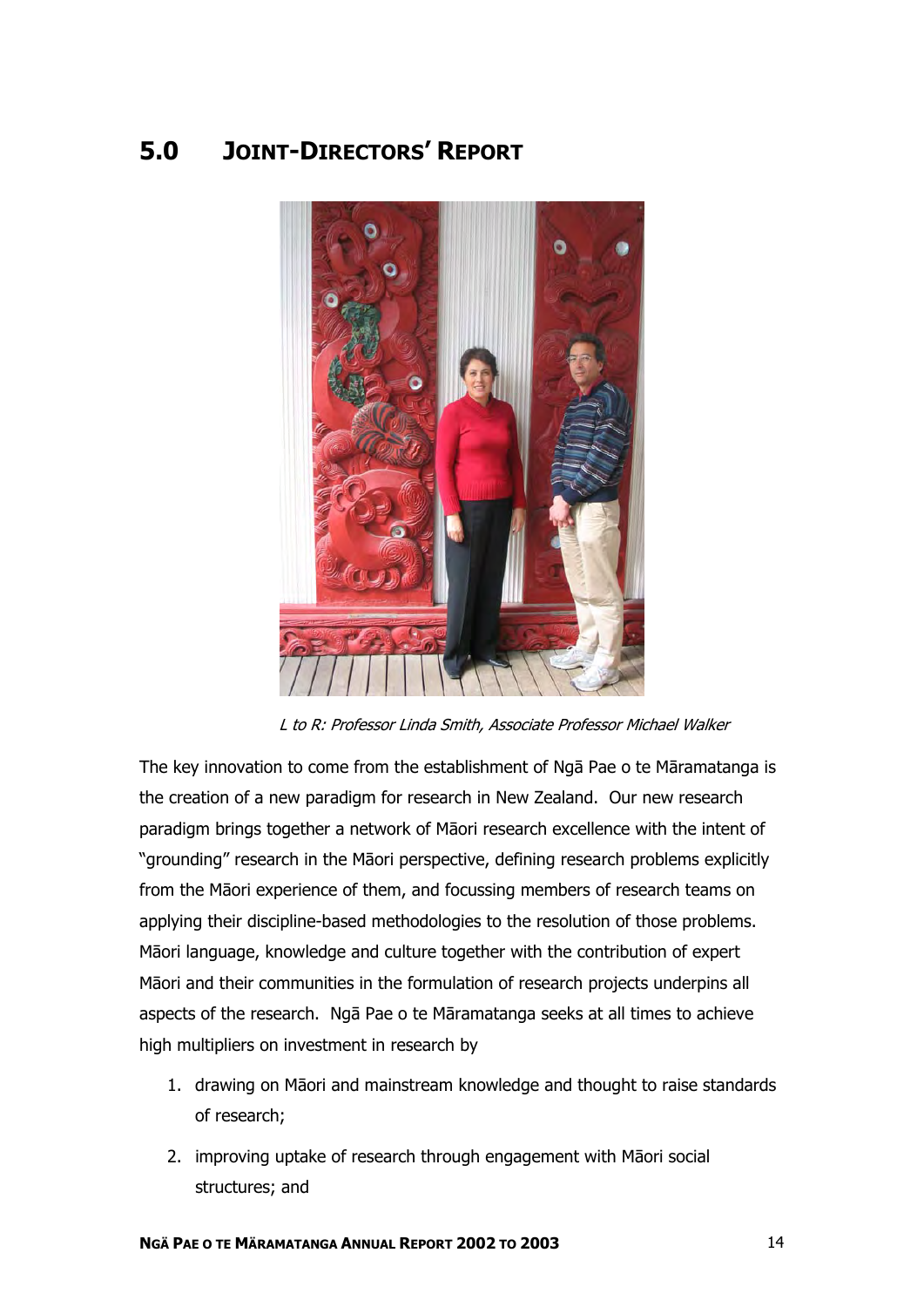3. expanding and deepening both Māori and national research capability.

The new model for research required the investment of time and energy into building the capability and capacity necessary for research collaborations that cross disciplinary and institutional boundaries. Our test-bed for building our research infrastructure was the commissioning of six Demonstration Projects distributed across our research themes that model the new research paradigm. The projects were intended to:

- break down the isolation within disciplines and institutions experienced by Māori researchers;
- build the research capability of Māori researchers and institutions by developing collaborations across disciplines, institutional and Māori community networks;
- build the research programme from a base of Māori perspectives, concepts, experiences; and
- build the infrastructure to support the research programme of Ngā Pae o te Māramatanga.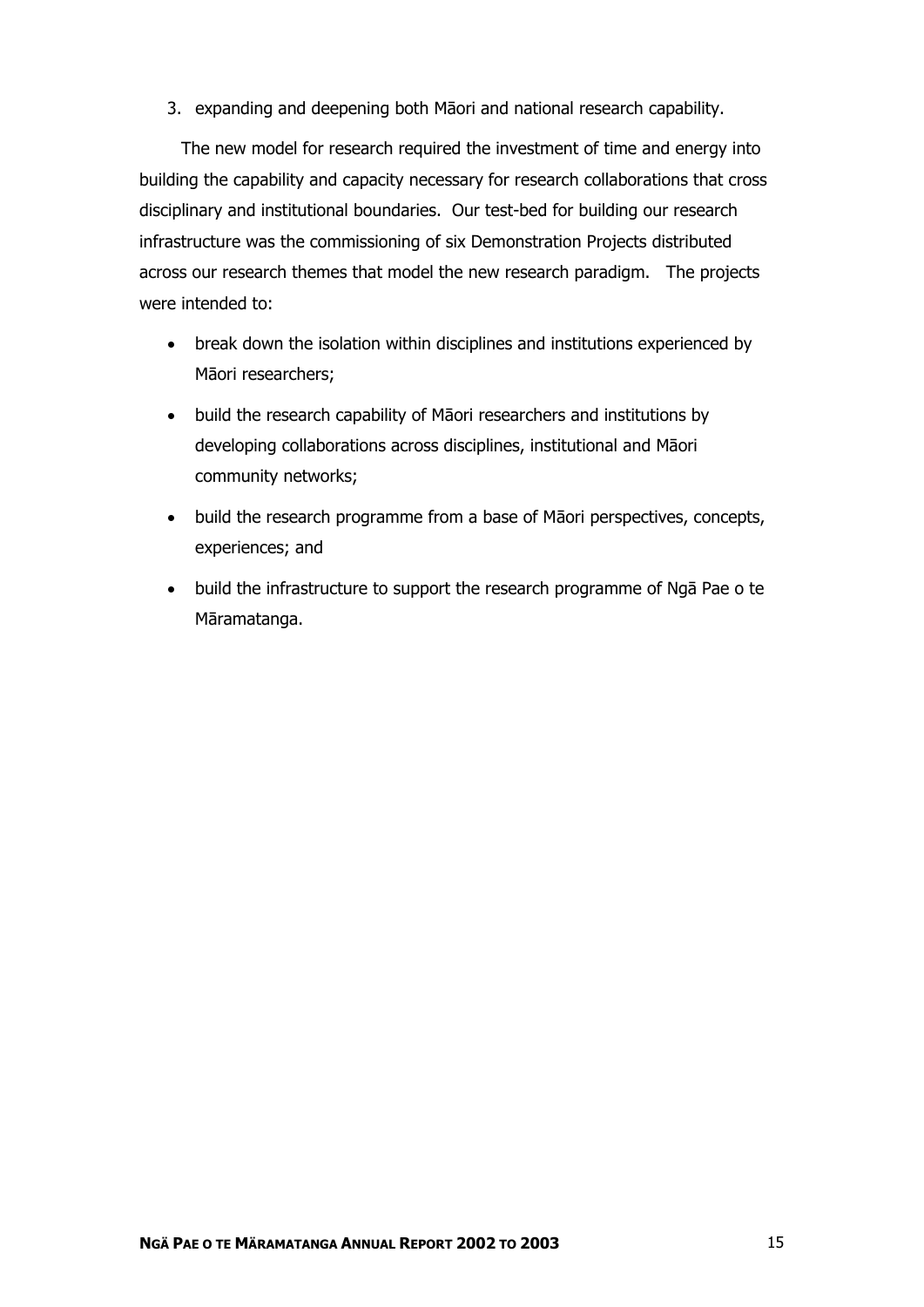### **5.1 Demonstration Projects**

The demonstration projects were solicited from different research groups distributed across our participating entities and research themes. The projects have permitted us to

- 1. build and test our research infrastructure; and
- 2. learn a great deal about the requirements for successful application of our research model.

We have recognised three different levels of progress made in the projects and can associate these with the capabilities required to bring all the projects to completion.

### Level 1. Projects funded in full at first attempt

Both projects were led by experienced researchers operating within fully operational research environments in universities.

### Level 2. Projects in which funding was not immediately awarded

These two projects were characterised by the need for significant investment in mentoring: of an individual researcher (the PI) in one project and of a research culture within an institution in the other. The first of these projects highlighted the issues of:

- rare skills, high workloads, and multiple, institutional responsibilities; and
- professional, intellectual and academic mentoring needs of junior Māori researchers.

The second project brought a team with a mix of research skills together and sought to apply a novel research approach to a multi-disciplinary topic driven by the needs of the team's own institution. Seed funding has been awarded to permit demonstration of the capability to address the research problem. This project highlighted the issues of a group that:

- directly experienced the context when defining the research problem; but
- depended on very high individual commitment, courage in the face of demanding feedback, and working constructively with a mentor to overcome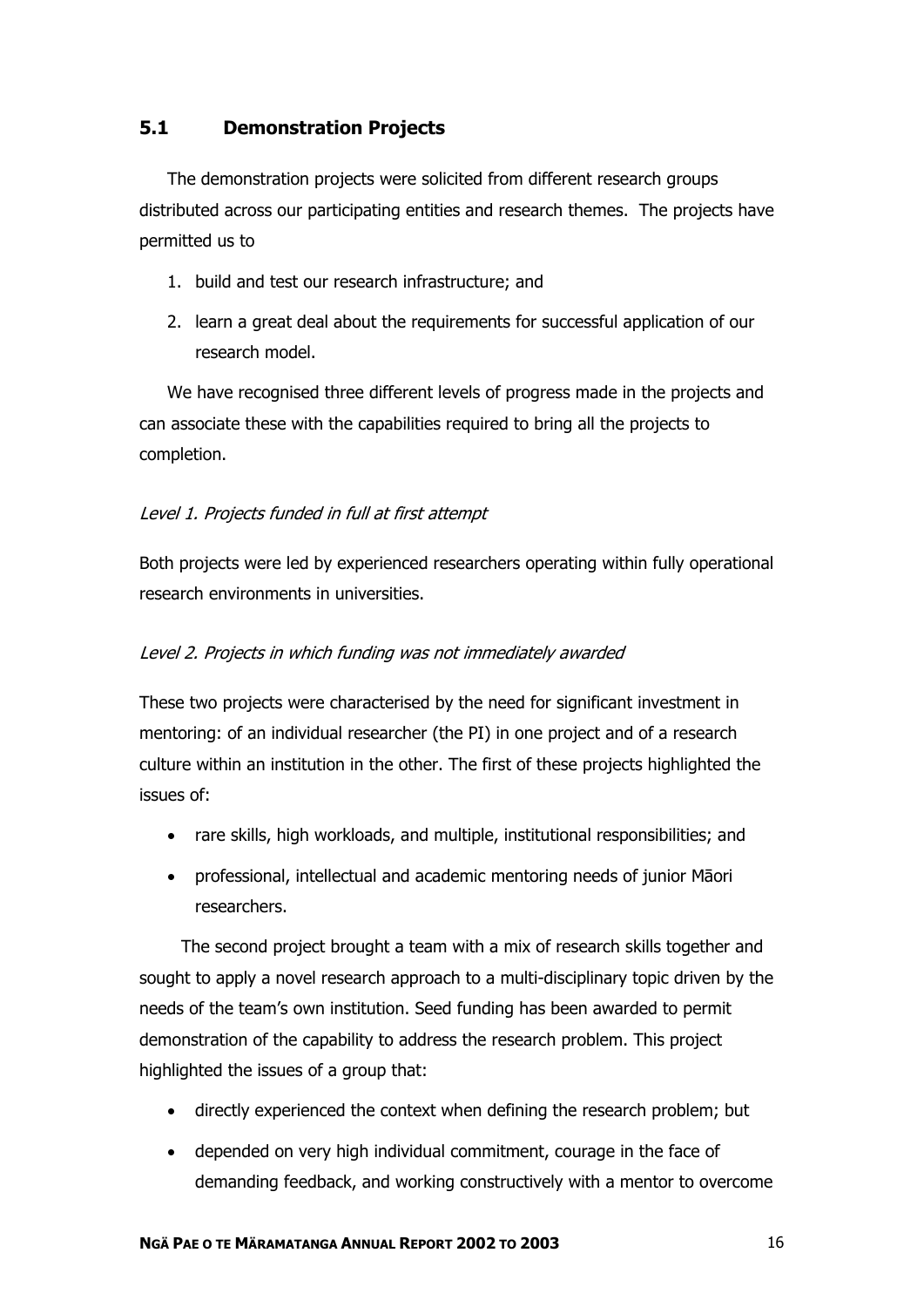limited resources of high level research skills and a lack of infrastructure support for research.

### Level 3. Projects in which funding has yet to be awarded

The final two projects reflect the difficulties of bringing together the capabilities necessary to address the New Frontiers of Knowledge theme of Ngā Pae o te Māramatanga. The first project highlighted the issues of:

- the enormous community potential and high community expectations for experienced researchers in situations where the infrastructure to support research is lacking; and
- the mentoring needs of experienced Māori researchers.

The second project brought together two experienced researchers, a scientist and a philosopher specialising in mātauranga Māori. The project highlighted the challenges of:

- reflecting the aspirations of drawing on both Māori and mainstream thought to raise the standards of research; and
- providing deeper philosophical analysis of engagement between the Māori and mainstream intellectual traditions.

We have learned from the demonstration projects that our research model successfully permits Māori researchers to pursue their aspirations of applying their skills to Māori development and advancement. We have also learned that we must invest, and continue to invest, in building the capability and capacity of Māori researchers. Such investment is required to achieve the greatest possible benefits from the efforts of current researchers and to secure the succession of future researchers. Our progress in this endeavour is considered next.

### **5.2 Capability Building**

### 5.2.1 Researcher Workshops

In parallel with the demonstration projects, we sought to assess the current capability of our researchers and research entities through a series of researcher workshops that each addressed specific themes in building research collaborations and the infrastructure to support them. The workshops were designed to initiate a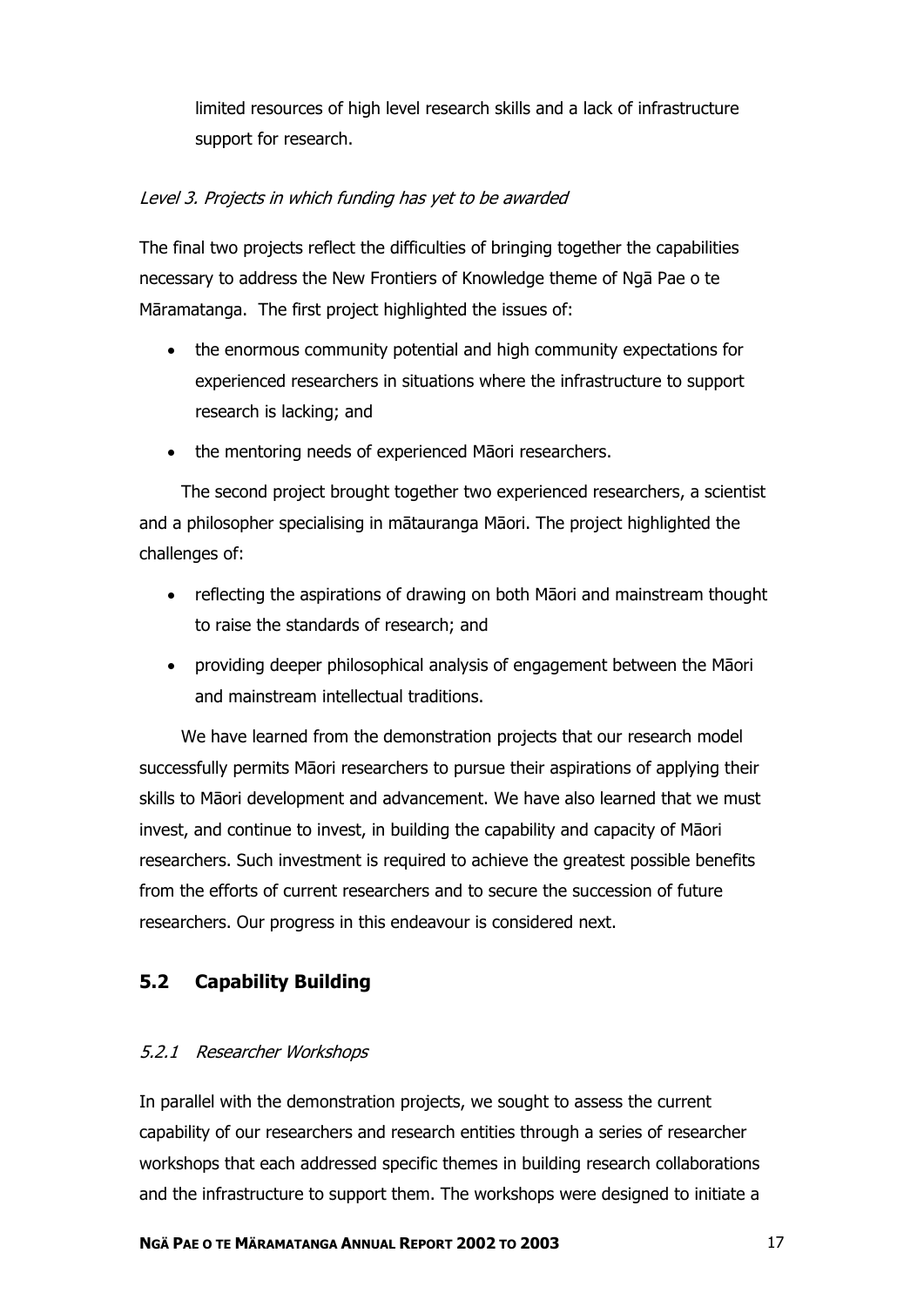process of researcher and institutional re-engagement with Ngā Pae o Te Māramatanga after a long period of gestation since researchers first put forward their interest in the proposal. The workshops were also an opportunity to test our capability as a Secretariat and the capability of each of our participating institutions to host 'events'. Topics for each workshop were selected by a small working group and invitations to each institution were emailed out. Costs for the workshop were met by the Secretariat. This included \$5,000 for hosting the workshops and some additional travel support to ensure that a representative of each institution was able to attend. Workshops held so far were:

| 1 November, 2002         | Workshop at Waikato University hosted by Professor  |  |  |  |
|--------------------------|-----------------------------------------------------|--|--|--|
|                          | Russell Bishop.                                     |  |  |  |
| <b>Topic</b>             | Benchmarks of Social Transformation                 |  |  |  |
| 7 November, 2002         | Workshop at Victoria University hosted by Professor |  |  |  |
|                          | Ngatata Love (Māori Business Unit) and Mr Wally     |  |  |  |
|                          | Penetito (He Parekereke, Education)                 |  |  |  |
| <b>Topic</b>             | Benchmarks for Māori Development                    |  |  |  |
| <b>18 November, 2002</b> | Workshop at Te Wānanga o Aotearoa hosted by Sen     |  |  |  |
|                          | Wong, Mana Forbes and the Te Awamutu Campus         |  |  |  |
| <b>Topic</b>             | <b>Engaging Communities- Effective Practices</b>    |  |  |  |
| <b>11 February, 2003</b> | Workshop at the University of Auckland hosted by    |  |  |  |
|                          | Tomaiora (Sue Crengle), James Henare Research       |  |  |  |
|                          | Centre, MIRA (Manuka Henare), IRI (Leonie Pihama)   |  |  |  |
|                          | <b>General Topic:</b> New Frontiers of Knowledge    |  |  |  |
|                          | Theme 1: Mātauranga Māori, Culture and Language     |  |  |  |
|                          | <b>MIRA</b>                                         |  |  |  |
|                          | <b>Theme 2: New Frontiers of Knowledge. IRI.</b>    |  |  |  |
|                          | Theme 3: Benefit Sharing. Tomaiora, JHMRC           |  |  |  |

The four workshops held so far increased the range of our networks by engaging Ngā Pae o Te Māramatanga researchers and the following organisations and individuals with Ngā Pae o Te Māramatanga:

- The Minister of Māori Affairs, Hon Parekura Horomia (Victoria)
- Deputy Vice Chancellor, Research, Professor Dick Bedford (Waikato)
- Te Oranga Poutama Community Research Trust (Waikato)

**NGÄ PAE O TE MÄRAMATANGA ANNUAL REPORT 2002 TO 2003** 18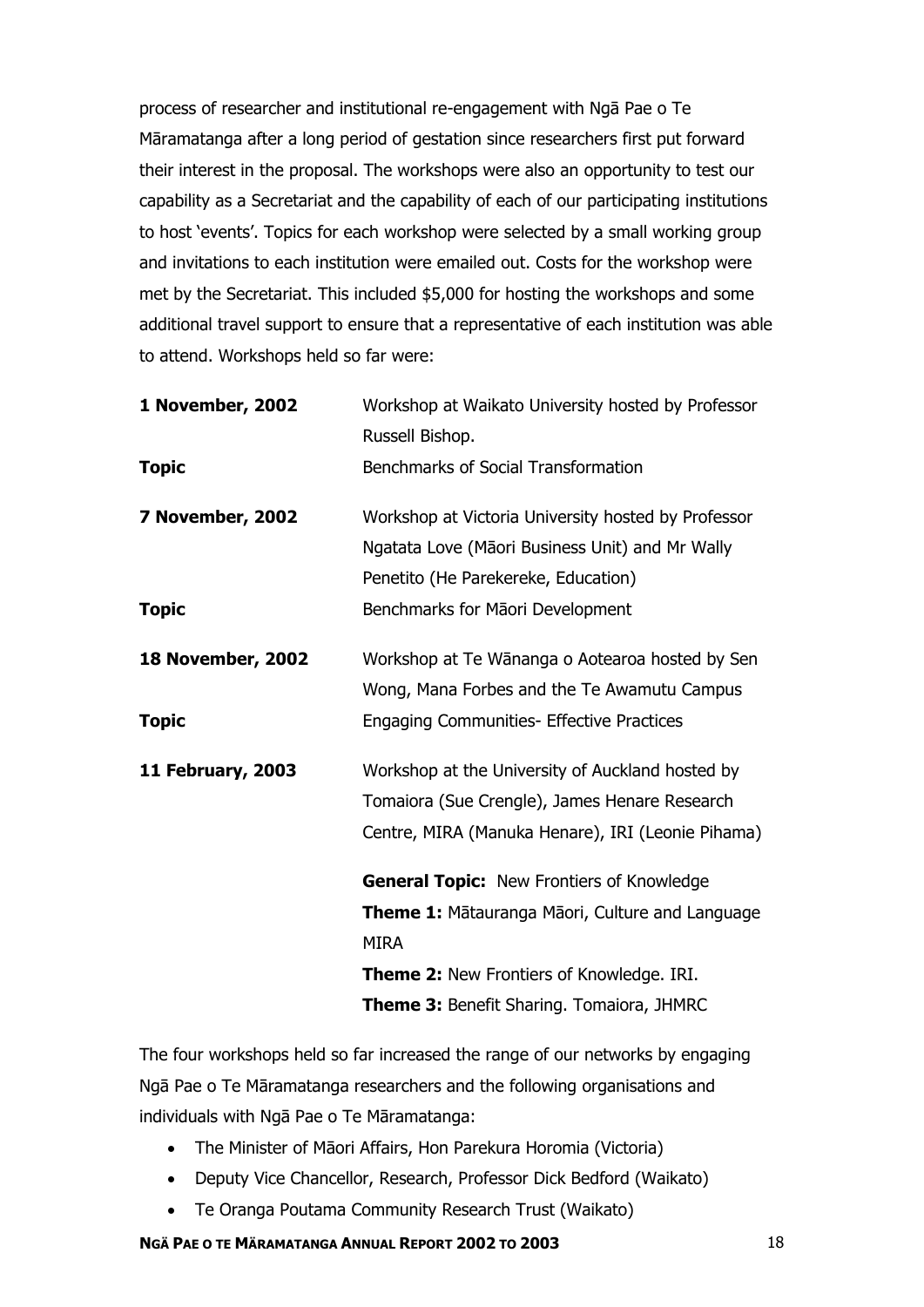- Representatives of the Ministry of Education (TWOA)
- Federation of Māori Authorities FOMA
- Crown Forestry Rental Trust (Wellington and Auckland)
- Industry New Zealand (Victoria)
- Federation of Māori Radio Stations (Victoria)

Further workshops are scheduled for the Eru Pōmare Mäori Health Research Centre in Wellington, Te Whare Wananga o Awanuiārangi, Manaaki Whenua Landcare Research, and The Auckland Museum. Written reports have been produced from the workshops at Victoria University, Waikato University and Te Wananga o Aotearoa.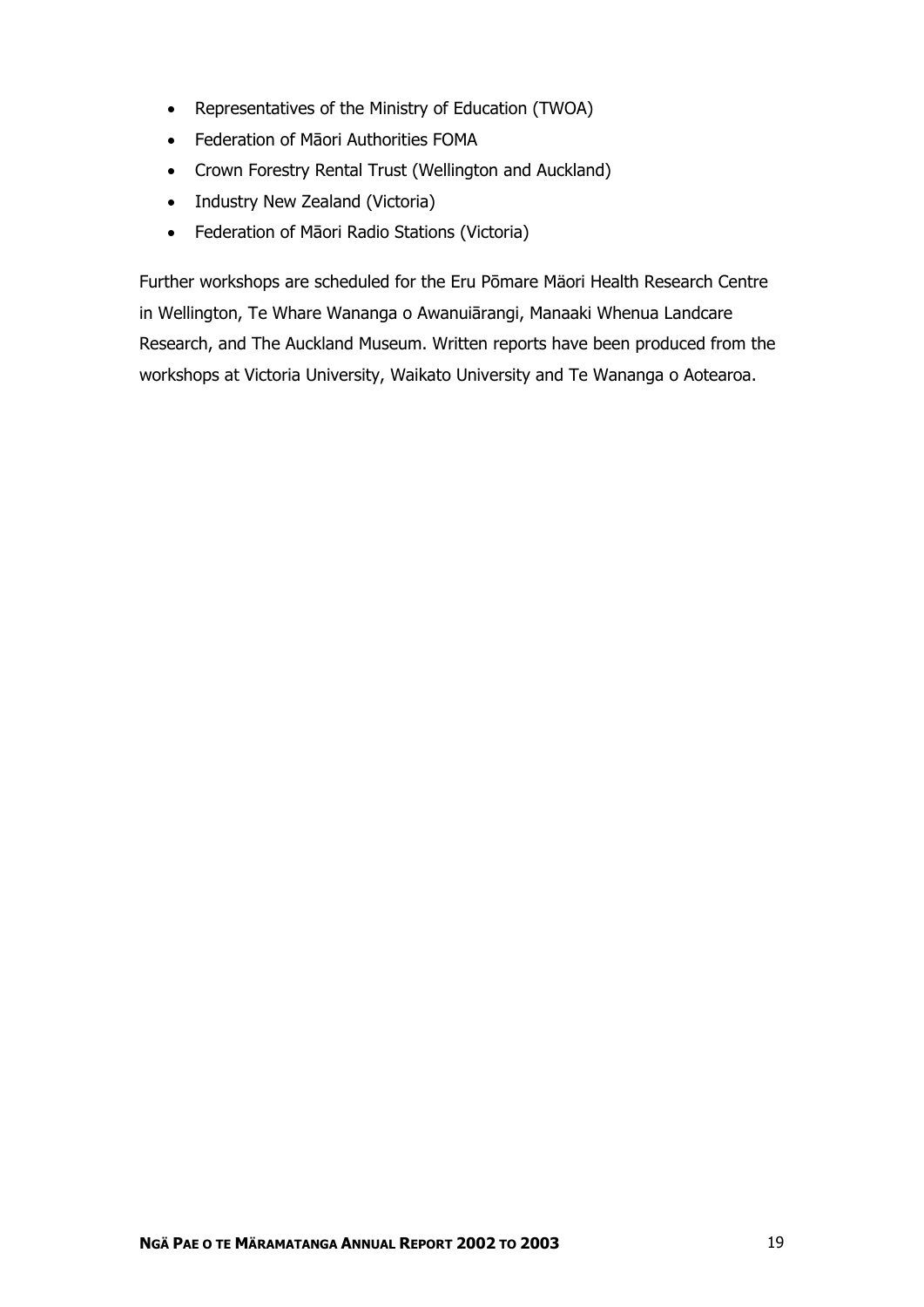#### 5.2.2. Māori and Indigenous (MAI) Doctoral Programme

In our initial proposal, we set ourselves a target of 500 PhDs completed or in progress in five years. This figure is for the national total and includes the target figure of 300 PhDs completed or in progress through the University of Auckland. The remaining 200 PhDs will be achieved through enrolments at other universities. The primary means by which we intend to achieve this goal is the MAI Programme, which had already been established at the University of Auckland by Professor Graham Smith before Ngā Pae o te Māramatanga was formed. The impetus for establishment of the MAI was that many students ended up at Professor Smith's office because they found the institutional environment could not accommodate their study aspirations.

MAI now has an Auckland cohort of some 70 students participating and is well on the way to achieving the goal of 500 PhDs either completed or in progress within five years. During 2002-2003, we have established the MAI programme at two new sites, the University of Waikato and Victoria University of Wellington. In addition we have identified an international cohort of Māori students studying abroad. The bringing together of Māori students seeking to undertake doctoral study into cohorts at different sites helps to break down the isolation experienced by the students within both their own departments and their institutions. Many of the students are returning to university from the work-force. Existing family and employment responsibilities present these students with daunting personal and financial challenges as they attempt to re-establish themselves in university study. A supplementary benefit of the establishment of the MAI at Auckland has been that the students continue participating in the MAI Programme to support each other through doctoral study and to mentor those following behind them.

The MAI programme also recognizes that the problems faced by Māori students studying in New Zealand universities are also experienced by indigenous students studying at metropolitan universities overseas. MAI is therefore reaching out internationally helping to support indigenous students enrolled at overseas institutions and held an international conference of the MAI (funded by the Institute for Research in Indigenous Education) in July 2002. To support this work, strategies for international outreach and the development of other funding sources are being developed, with two international funding proposals currently in progress.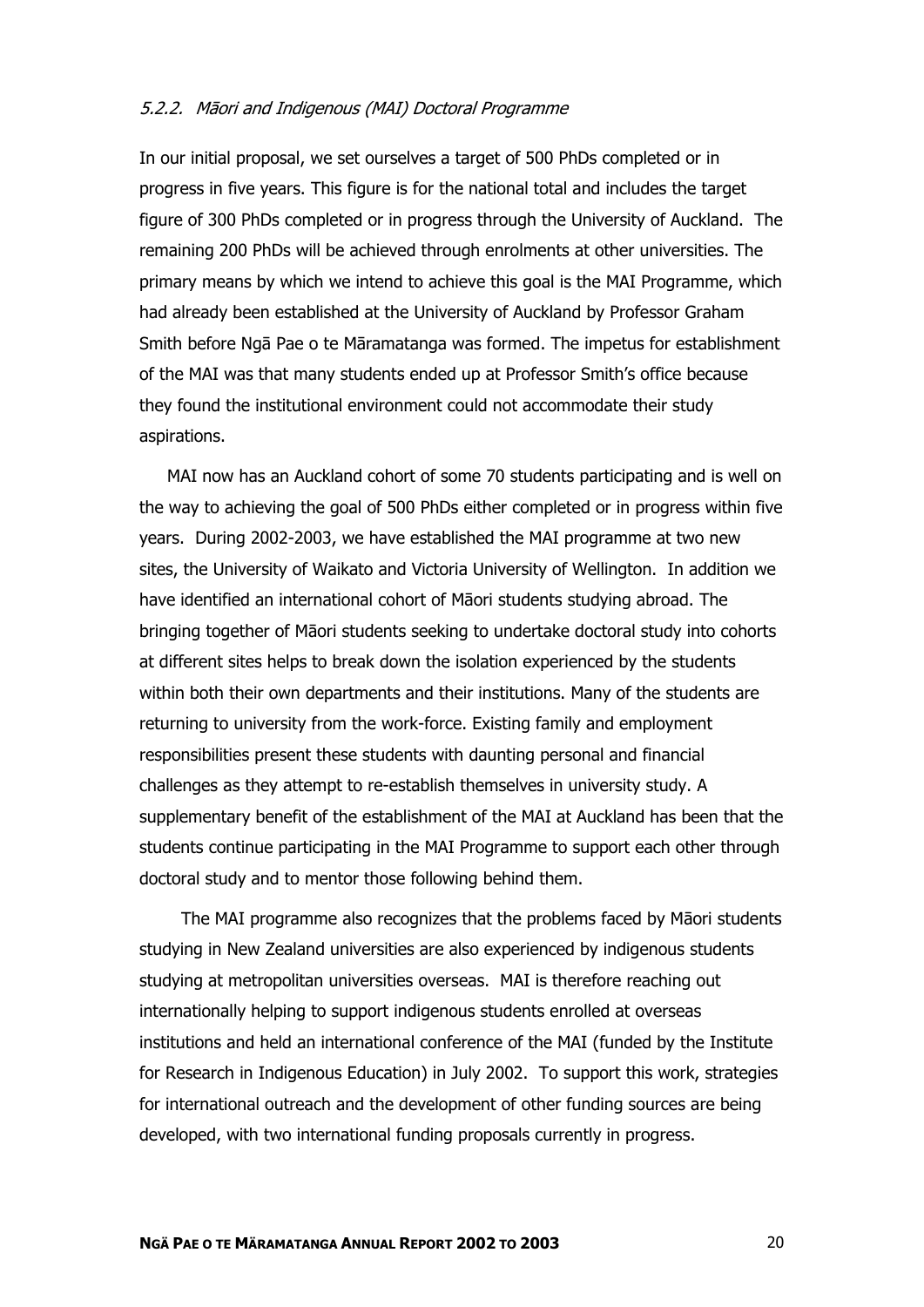The programme is now expanding its scope to place more emphasis on giving the students cross-training and leadership training as our underpinning objectives. We define cross-training as training that combines:

- rigorous academic standards, with
- exposure to the cross-cultural, cross-discipline and wider social contexts in which students will carry out their doctoral research, and with
- explicit preparation for application of discipline skills in the multi-disciplinary research that will be done through Ngā Pae o te Māramatanga.

Our intent is that graduates of the MAI programme will be independent thinkers who are able to:

- communicate clearly the essential theories and content of their discipline and research to their cohorts from completely different disciplines;
- quickly grasp the essential theories and content of the disciplines and research of other MAI students and recognise the connections to their own work;
- ask challenging questions of themselves and their colleagues and design studies to answer those questions; and
- reflect on their own capability and performance.

Evidence that we are on the way to achieving the goals of the MAI Programme comes from the numbers of students enrolled for PhD study, both at the University of Auckland and nationally, and for the successes of the students in gaining scholarships and other forms of funding.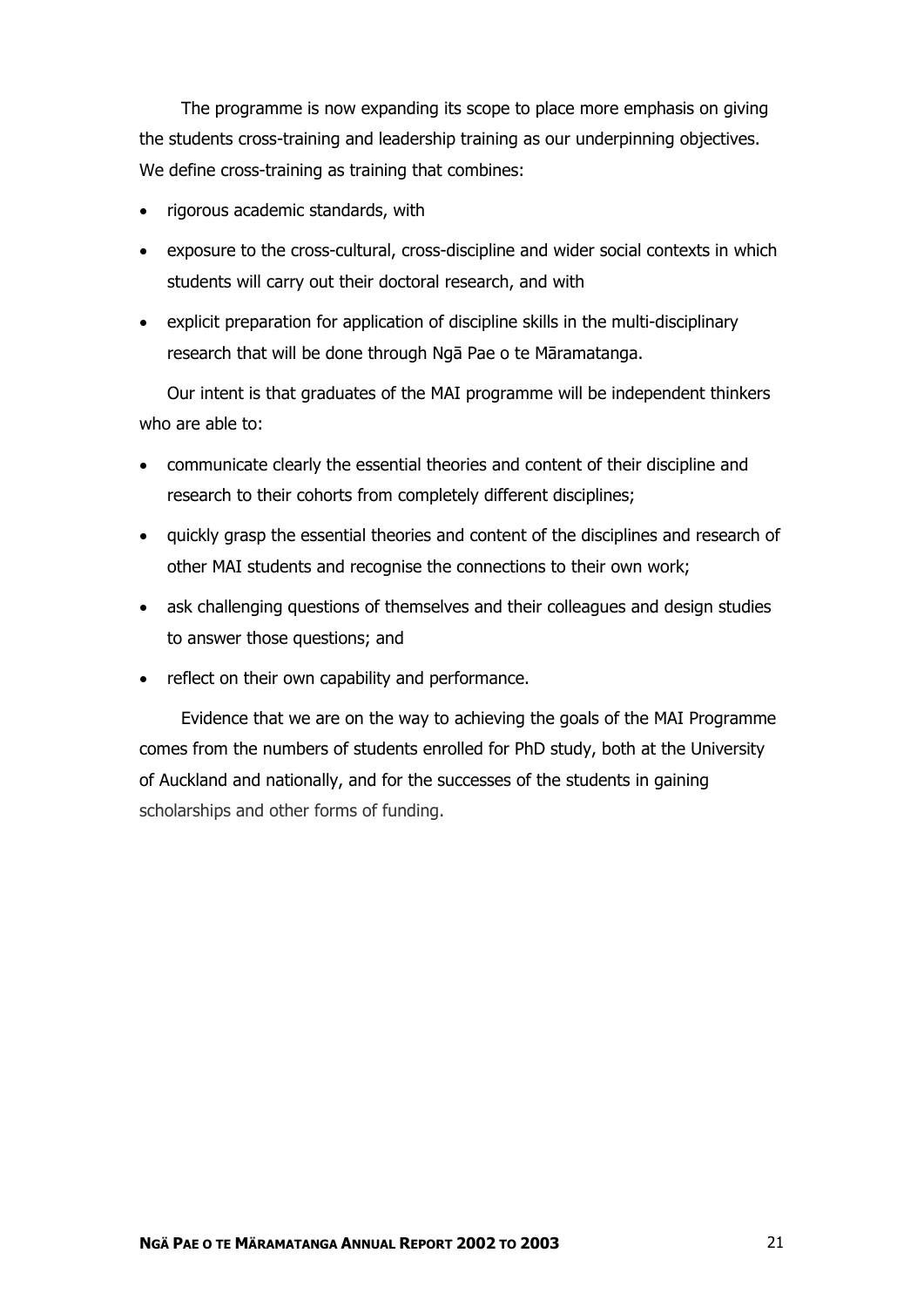## **6.0 KNOWLEDGE TRANSFER - PUBLICATIONS AND PRESENTATIONS**

In our proposal, we identified three key audiences for Ngā Pae o Te Māramatanga: the academic, Māori and national communities. These communities have very different needs with the result that we must use multiple communication channels to transfer knowledge produced through the activities of Ngā Pae o te Māramatanga. Our knowledge transfer activities are thus differentiated according to the needs of these different communities. In this first year, we have focussed our knowledge transfer activities on:

- Creating relationships with researchers and research organisations, including our participating entities, tertiary institutions, and with national and international agencies involved in research;
- Engaging Māori communities of interest likely to be involved in our research programmes; and
- Creating awareness of our research paradigm in the national community through presentations at public fora

### **Conference presentations**

**L. T. Smith.** Māori Tertiary Students, Panel for NZUSA on Student Debt, Auckland University of Technology, Auckland, 23 July, 2002.

**L. T. Smith.** Who Should Speak? Who Listens? Māori and Genetic Modification, Being Human, Science and Fear Conference, Royal Society and Te Papa National Museum, Wellington, 2002.

**L. T. Smith.** An Overview of Issues in Māori Education, Jack Shallcrass Lecture, in Commemoration of the Educational Work of Jack Shallcrass, Wellington, 24 August, 2002.

**L. T. Smith**. Māori Tertiary Education, Ngāti Kahungungu Māori Development Conference, Hastings, 4 September, 2002

**L. T. Smith.** Research and the Pacific, Health Research Council Pacific Fono, Sheraton Hotel, Auckland, 5 September, 2002,

**NGÄ PAE O TE MÄRAMATANGA ANNUAL REPORT 2002 TO 2003** 22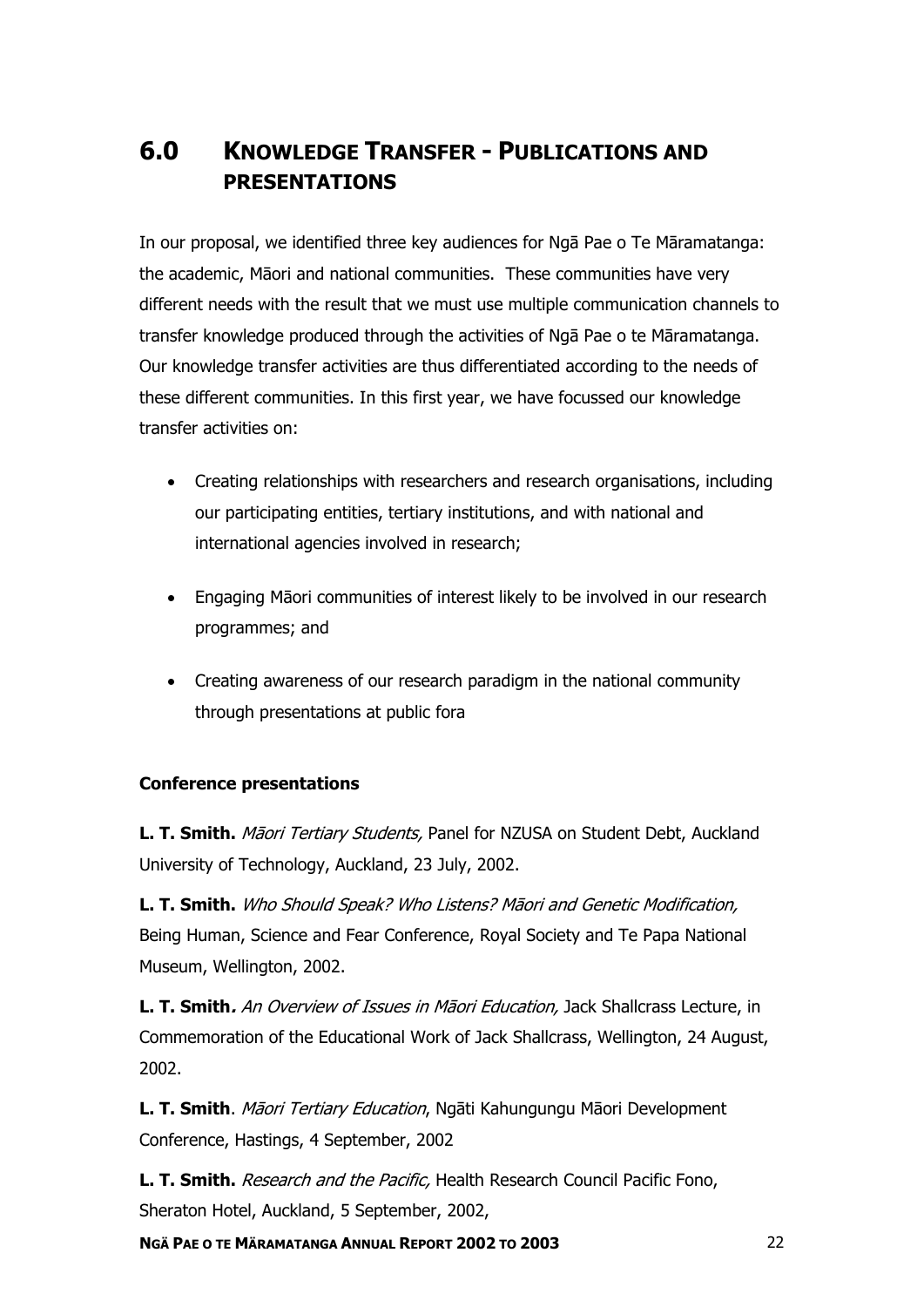**L. T. Smith.** *Researching the Pacific*, Issues and Challenges in Pacific Research, University of Auckland, 13 September, 2002,

**L. T. Smith.** Māori Development, Symposium on Mexico and New Zealand, University of Auckland, 17 September, 2002.

**L. T. Smith.** Indigenous Knowledge and the University, Birabahn Festival and Opening of the Wollotuka Centre for Aboriginal Studies, University of Newcastle, NSW, 18 October, 2002,

**L. T. Smith.** Indigenous Research Challenges, Centre for Sami Studies, University of Tromso, Norway, 25 February, 2003.

**L. T. Smith.** Researching Our Own Worlds, Sami University College, Kautokeino, Norway, 27 February, 2003.

**L. T. Smith.** Hui Taumata, Taupo, Convened by Ngāti Tuwharetoa, Chair of Panel on Research and Māori Education, 7 – 9 March, 2003.

**L. T. Smith.** Creating Space in the University for Indigenous Knowledge, Languages and People: An Equity Project or a Self Determination Project? Equity through Excellence: Confronting the Tensions in Universities, University of Toronto, 23 March, 2003.

**L. T. Smith.** Indigenizing Research and Politics: Towards Self –Determination and Social Justice, Symposium on Indigenizing the University, Department of Political Science, The University of Hawaii-Manoa, 29 April, 2003.

L. T. Smith. Youth Research for Communities, Waitakere Safer Community, Kelston, West Auckland, 6 May, 2003.

**Walker, M. M.** Kimihia Ngā Pae o te Māramatanga: New Frontiers of Knowledge for Māori and Pacific Island students. SciCon 2002: Science Teachers Annual conference, Auckland, July 2002.

**Walker, M. M.** Why building Māori capability is important. Sixth ESR Science Conference, University of Auckland, November 2002.

Walker, M. M. Decolonising Science: Effects of world views on knowledge systems. Invited Paper presented at 'Being Human: Science, Culture and Fear'. Te Papa, Wellington, November 2002.

**Walker, M. M.** The Expanding Spiral: A Research View of Policy, Research, and Practice Conference: Connecting Policy, Research and Practice. Ministry of Social Development, Wellington, April 2003.

**NGÄ PAE O TE MÄRAMATANGA ANNUAL REPORT 2002 TO 2003** 23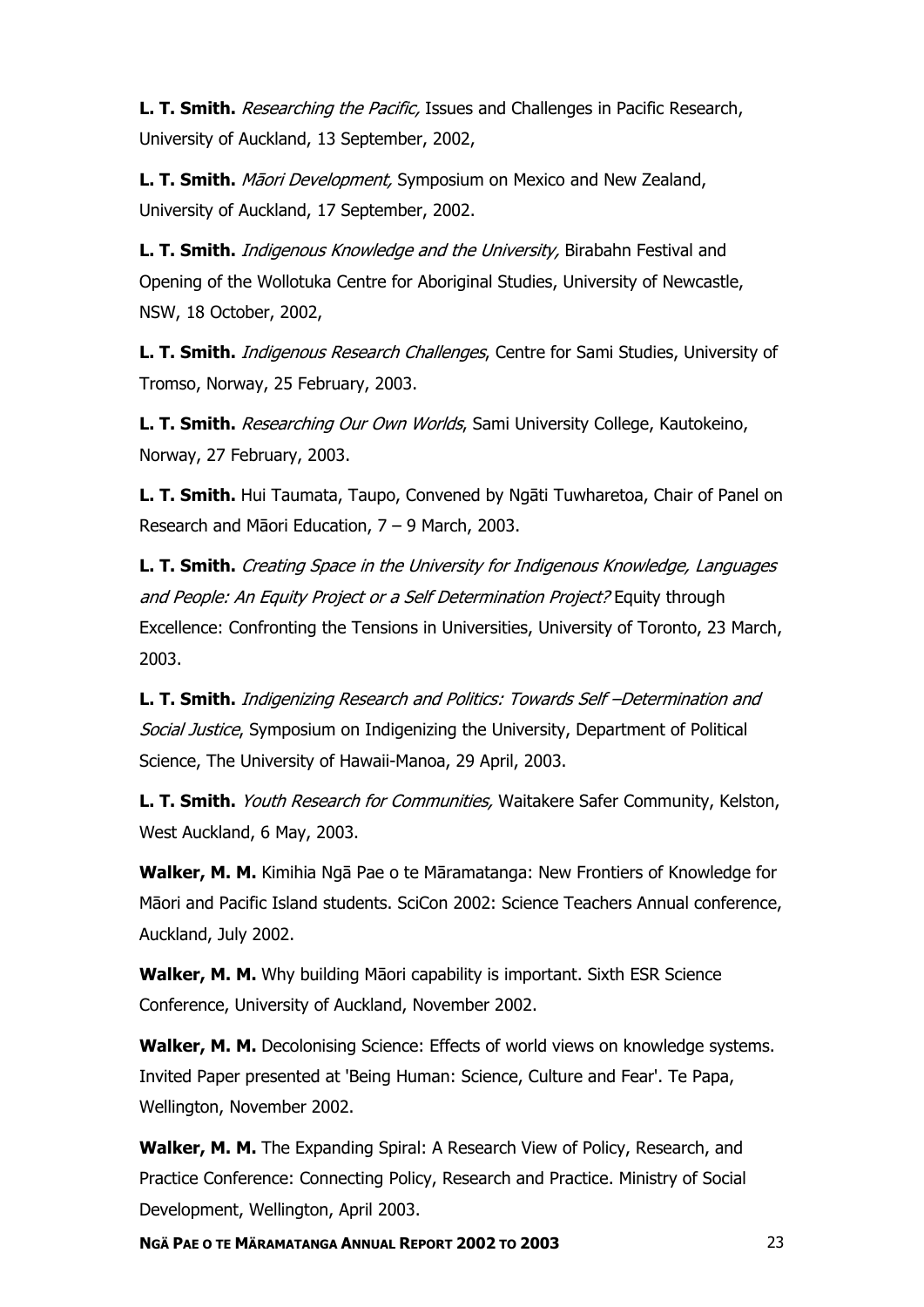#### **Public address**

**Walker, M. M.**. In the light of Sir Apirana Ngata. Speaker's Science Forum, Parliament, Wellington, April 2003

#### **Invited presentations**

**Walker, M. M.** MoRST Regional Hui on Science and Māori. Taupo, July 2002.

**Smith, L.T.** MoRST Regional Hui on Science and Māori, Papakura, August 2002.

**Smith, L.T. Walker, M. M.** Dr Rita Caldwell, Director National Science Foundation, USA. Auckland, February 2003.

#### **Walker, M. M. To:**

- Royal Society Council, Royal Society of New Zealand, March 2003
- Institute of Geological and Nuclear Sciences, Gracefield Campus, Lower Hutt, May 2003
- Constituent Organisations, Royal Society of New Zealand, June 2003

#### **Interview**

**Smith, L.T. and Walker, M. M**. Knowledge Breakfast (television) on Māori Centre of Research Excellence.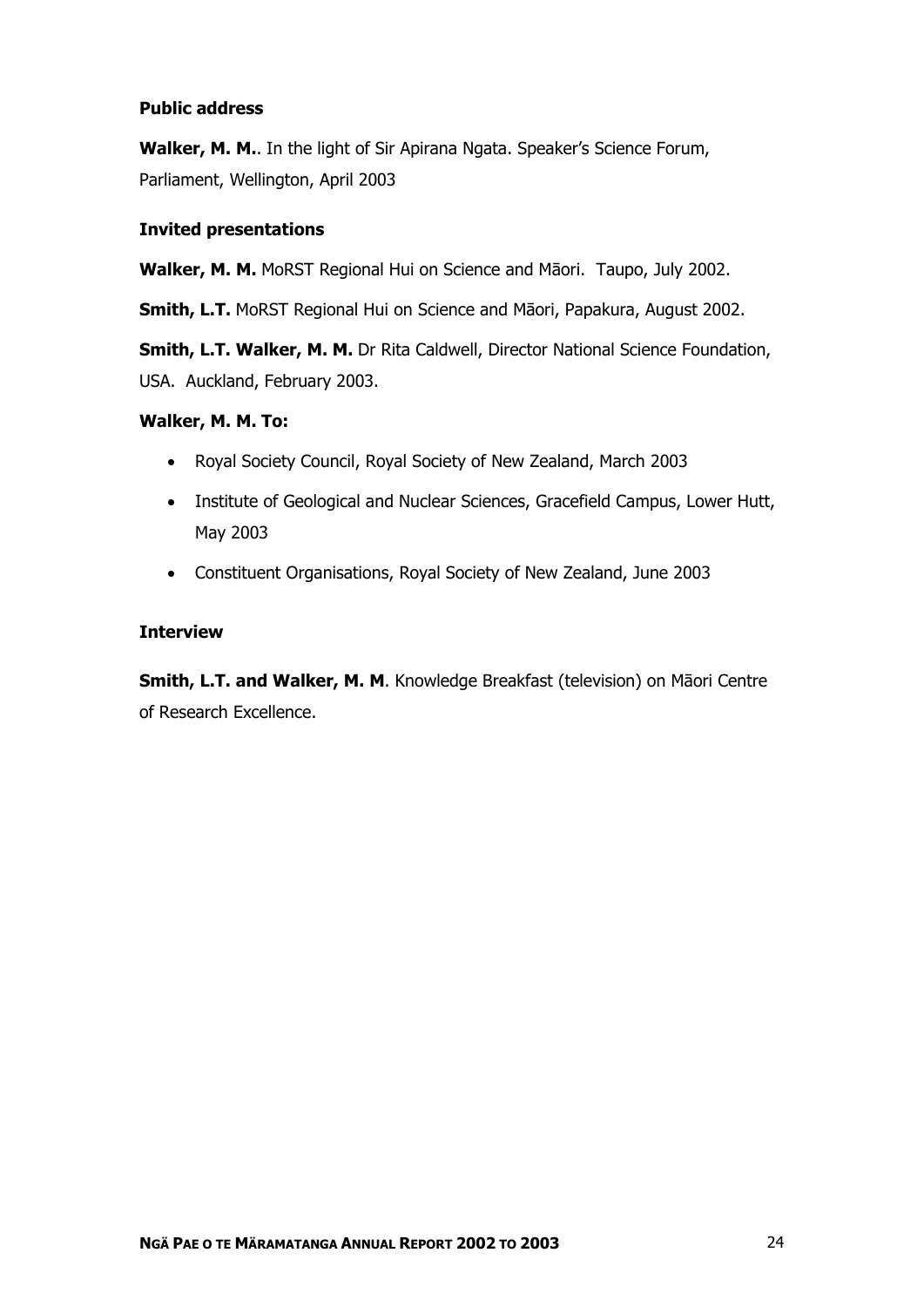## **7.0 INTERNATIONAL LINKAGES**

The funding of Ngā Pae o te Māramatanga has attracted considerable interest from other indigenous researchers and their institutions. In October 2003 Professor Smith was invited to attend the opening of the Centre for Aboriginal Studies at the University of Newcastle. In January 2003 we hosted staff members from the Department of Native American Studies at the University of Minnesota (Minneapolis). In February 2003 Professor Smith was the guest of the Centre for Sami Studies at the University of Tromso, Norway and the Sami University College in Kautokeina Norway. We have informal links with two First Nations Health Research Centres in Canada, one at the University of British Columbia and the other at McMasters University, Ontario.

In our first year we have developed two proposals for international funding agencies. The first is an IGERT proposal to the National Science Foundation initiated by the University of Washington in Seattle. This proposal focuses on postgraduate education training in the field of environmental science. The second proposal is to establish an international indigenous postgraduate capacity building programme involving the MAI programme and similar programmes in Alaska, Hawaii, Australia, and the University of the South Pacific.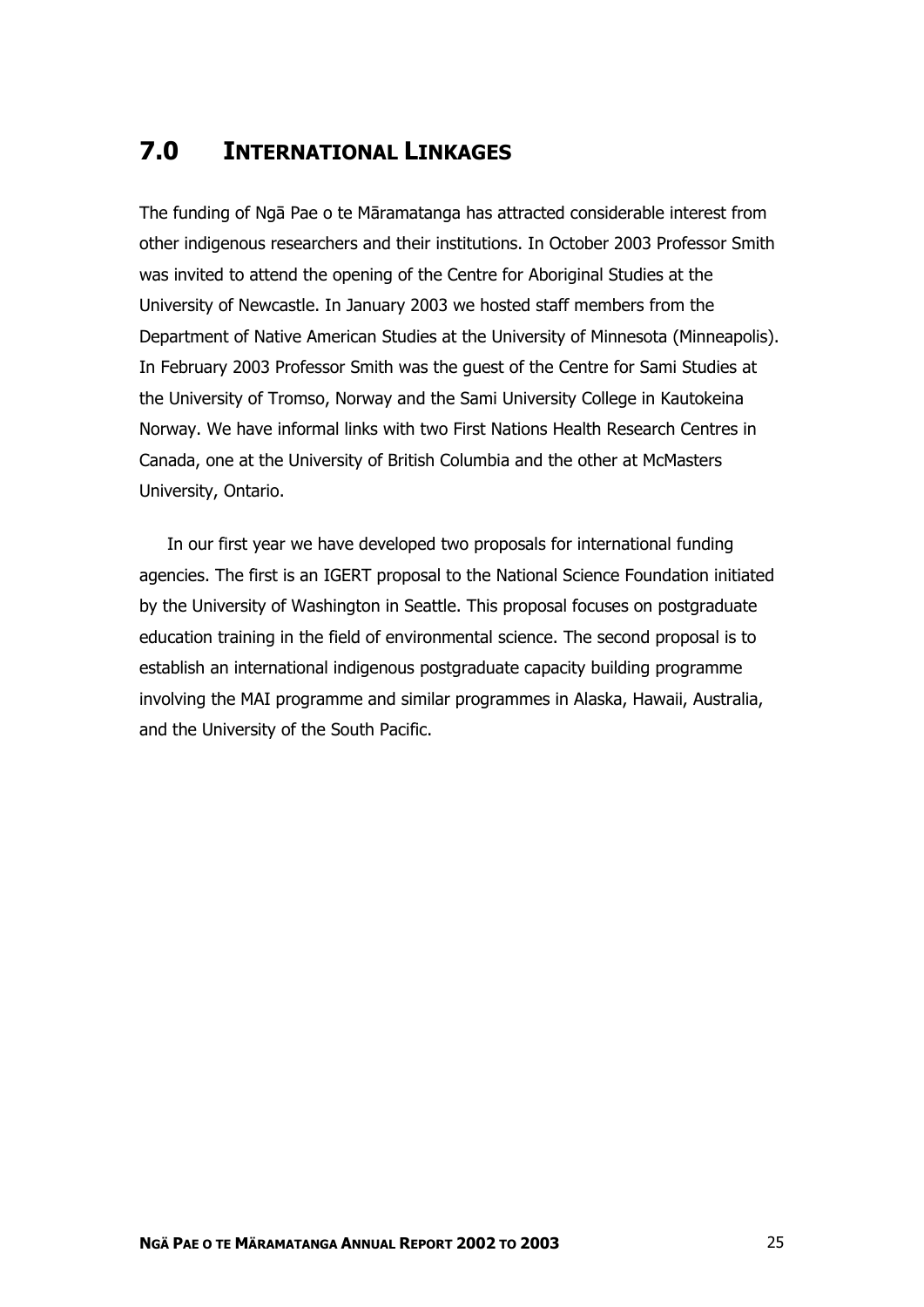# **8.0 FINANCIAL REPORT TO 30 JUNE, 2003**

|               |                                                               | <b>BUDGET</b><br>2002-2003 | $\frac{1}{2}$<br>Grant |       | <b>ACTUALS</b><br>2002-2003 |
|---------------|---------------------------------------------------------------|----------------------------|------------------------|-------|-----------------------------|
|               |                                                               | (Note 1)                   |                        |       |                             |
| <b>INCOME</b> | <b>Unspent Balance Brought Forward</b><br><b>Annual Grant</b> | 3,262,222                  |                        |       | 3,262,223                   |
|               | Other Income                                                  | 0                          |                        |       | U                           |
|               | <b>Total Income</b>                                           | 3,262,222                  |                        |       | 3,262,223                   |
|               | <b>SECRETARIAT &amp; BOARD</b>                                |                            |                        |       |                             |
|               | <b>Meeting Fees</b>                                           |                            | 23,000                 |       | 150                         |
|               | <b>Travel</b>                                                 |                            | 17,000                 |       | 5,793                       |
|               | <b>Direct Expenses</b>                                        |                            | 12,000                 |       | $\bf{0}$                    |
|               | Sub - Total                                                   |                            | 52,000                 |       | 5,943                       |
|               | Director's Salary                                             |                            | 101,000                |       | 95,169                      |
|               | Executive Research Officer-Salary                             |                            | 90,000                 |       | 57,534                      |
|               | Programme Officers @ 3                                        |                            | 180,000                |       | 16,275                      |
|               | Finance/Admin Officer (Note 4)                                |                            | 46,000                 |       | 26,368                      |
|               | <b>Contract Staff</b>                                         |                            | 0                      |       | $\Omega$                    |
|               | Salary Related Costs                                          |                            | 16,997                 |       | 13,702                      |
|               | Other People Costs                                            |                            | 10,000                 |       | $\overline{0}$              |
|               | Sub - Total                                                   |                            | 443,997                |       | 209,048                     |
|               | <b>Committee Expenses</b>                                     |                            | 60,000                 |       | 750                         |
|               | <b>Operating Expenses</b>                                     |                            | 40,000                 |       | 27,359                      |
|               | <b>Travel and Accommodation</b>                               |                            | 21,000                 |       | 6,379                       |
|               | Pub Relat/Communications/Inform (Note 6)                      |                            | 0                      |       | 0                           |
|               | Occupancy                                                     |                            | 66,392                 |       | 24,529                      |
|               | Overheads (Note 2 & Note 3)                                   |                            | 417,000                |       | 154,705                     |
|               | Depreciation-Plant & Equipment/Lease                          |                            | 31,833                 |       | 521                         |
|               | Sub - Total                                                   |                            | 636,225                |       | 214,243                     |
|               | Total Board Meetings & Secretariat Costs                      | 1,132,222                  |                        | 34.71 | <u>429,234</u>              |
|               | <b>RESEARCH PROGRAMME</b>                                     |                            |                        |       |                             |
|               | Post Doctoral/Research Fellows                                |                            | 220,000                |       | $\overline{0}$              |
|               | Post Doctoral Support                                         |                            | 20,000                 |       | 0                           |
|               | Overheads                                                     |                            | 445,000                |       | $\overline{0}$              |
|               | Sub - Total                                                   |                            | 685,000                |       | $\bf{0}$                    |
|               | Contracting (Note 7)                                          |                            | 525,000                |       | 0                           |
|               | Stipend for Post Graduate Students                            |                            | 90,000                 |       | $\underline{0}$             |
|               | Sub - Total                                                   |                            | 615,000                |       | $\bf{0}$                    |
|               | <b>Total Research Programmes Costs</b>                        | 1,300,000                  |                        | 39.85 | $\overline{0}$              |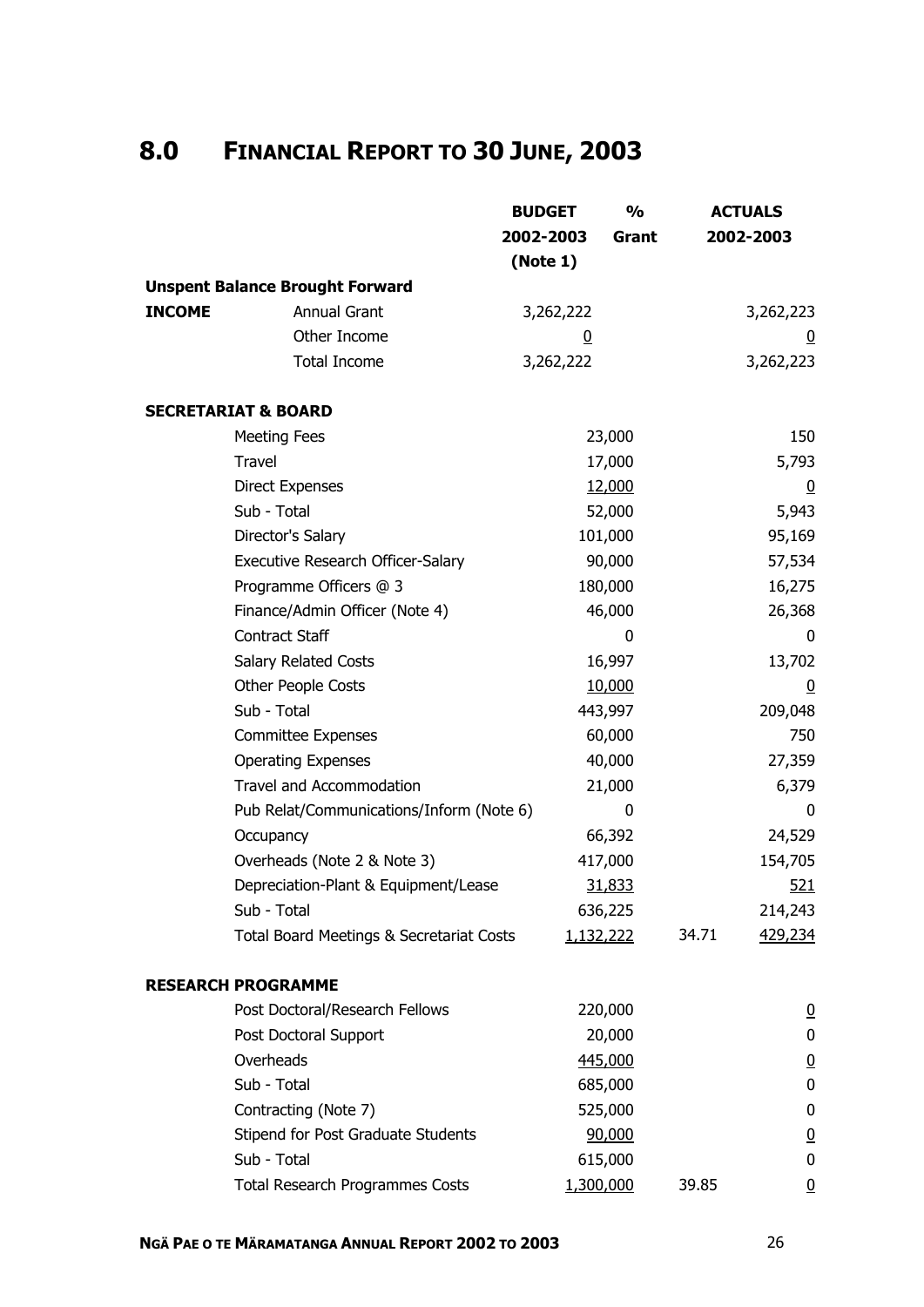| RESEARCH TRAINING |  |
|-------------------|--|
|-------------------|--|

| Research Conference Support                        | 42,000         |        | 0              |
|----------------------------------------------------|----------------|--------|----------------|
| <b>Bridging Programme</b>                          | 30,000         |        | $\overline{0}$ |
| Sub - Total                                        | 72,000         |        | $\mathbf 0$    |
| <b>Instituitional Mentoring - 2</b>                | 60,000         |        | 0              |
| Mentor                                             | 60,000         |        | 0              |
| <b>Operating Expenses</b>                          | 38,000         |        | $\overline{0}$ |
| Sub - Total                                        | 158,000        |        | 0              |
| MAI Programme-People Costs                         | 21,000         |        | 0              |
| MAI Programme-Operating Costs                      | 79,000         |        | 19,373         |
| Workshops/Conferences/Symposiums                   | 100,000        |        | 12,324         |
| Internships                                        | 40,000         |        | 0              |
| Career & Leadership Development<br>Programme Costs | 40,000         |        | 0              |
| Researcher Workshops                               | 10,000         |        | 3,511          |
| <b>Cross Training Activities Retreats</b>          | 25,000         |        | $\overline{0}$ |
| Sub - Total                                        | 315,000        |        | 35,208         |
| Contingencies                                      | 35,000         |        | 0              |
| <b>Total Training Costs</b>                        | 580,000        | 17.78  | 35,208         |
| <b>KNOWLEDGE TRANSFER</b>                          |                |        |                |
| Seminars & Conferences                             | 20,000         |        | 0              |
| Community Hui                                      | 25,000         |        | 0              |
| Presentations                                      | 50,000         |        | $\overline{0}$ |
| Sub - Total                                        | 95,000         |        | 0              |
| Publications                                       | 30,000         |        | 0              |
| Academic Journal                                   | 30,000         |        | 0              |
| Other Media                                        | 30,000         |        | <u>0</u>       |
| Sub - Total                                        | 90,000         |        | 0              |
| Programme Development                              | 30,000         |        | 0              |
| Schools Programme                                  | 25,000         |        | 0              |
| <b>Curriculum Material</b>                         | 10,000         |        | <u>0</u>       |
| Sub - Total                                        | 65,000         |        | $\mathbf{0}$   |
| <b>Total Knowledge Transfer Costs</b>              | 250,000        | 7.66   | $\overline{0}$ |
| <b>Total Expenditure</b>                           | 3,262,222      | 100.00 | <u>464,442</u> |
| <b>Balance Available</b>                           | $\overline{0}$ |        | 2,797,780      |

#### **Notes**

- 1. Budget as per original agreement and subsequent revised budget.
- 2. 2002/2003 Budget Overhead figure of \$417,000.00 is 100% of the total salary component.
- 3. 2002/2003 Forecast Overhead figure is based on actual sum of Faculty of Arts and estimated overhead charges for the University of Auckland's central administration.
- 4. Consultations/Consumables figure includes all other operating expenses in the Secretariat & Board activities.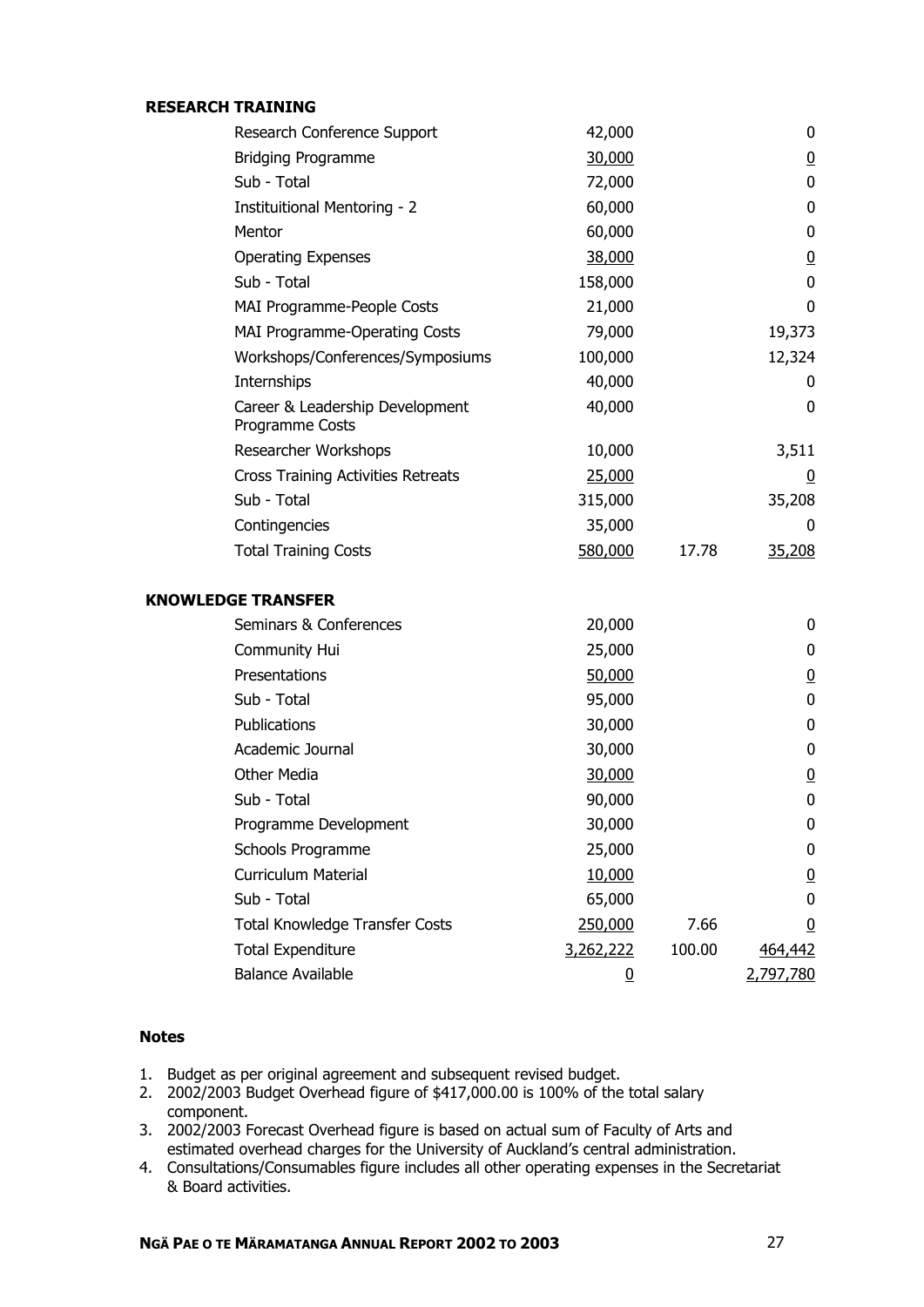## **9.0 DIRECTORY**

#### **Joint Directors**

**Professor Linda Smith (Ngäti Awa, Ngäti Porou)**  Telephone 09 373 7599 ext. 86113 Email [lt.smith@auckalnd.ac.nz](mailto:lt.smith@auckalnd.ac.nz)

**Associate Professor Michael Walker (Whakatohea)**  Telephone 09 373 7599 ext. 85371 Email [m.walker@auckland.ac.nz](mailto:m.walker@auckland.ac.nz)

#### **Executive Research Officer**

**Dr Clive Aspin (Ngäti Maru ki Hauraki)**  Telephone 09 373 7599 ext. 84219 Email [c.aspin@auckland.ac.nz](mailto:c.aspin@auckland.ac.nz)

#### **Programme Officers**

**Dr Mere Kepa (Nga Puhi, Ngäti Whatua, Ngai Tuhoe)**  Telephone 09 373 7599 ext. Email [m.kepa@auckland.ac.nz](mailto:m.kepa@auckland.ac.nz)

**Mr Simon Rangiwahia (Ngäti Ruanui)**  Telephone 09 373 7599 ext. 84214 Email [s.rangiwahia@auckland.ac.nz](mailto:s.rangiwahia@auckland.ac.nz)

#### **Senior Advisor Research**

**Emeritus Professor Leslie R Tumoana Williams (Rongowhakaata, Ngäti Maru)**  Telephone 09 373 7599 ext. 85308 Email [les.williams@auckland.ac.nz](mailto:les.williams@auckland.ac.nz)

**Administrator** 

**Ms Premika Sirisena**  Telephone 09 373 7599 ext. 86109 Email [p.sirisena@auckland.ac.nz](mailto:p.sirisena@auckland.ac.nz)

**NGÄ PAE O TE MÄRAMATANGA ANNUAL REPORT 2002 TO 2003** 28